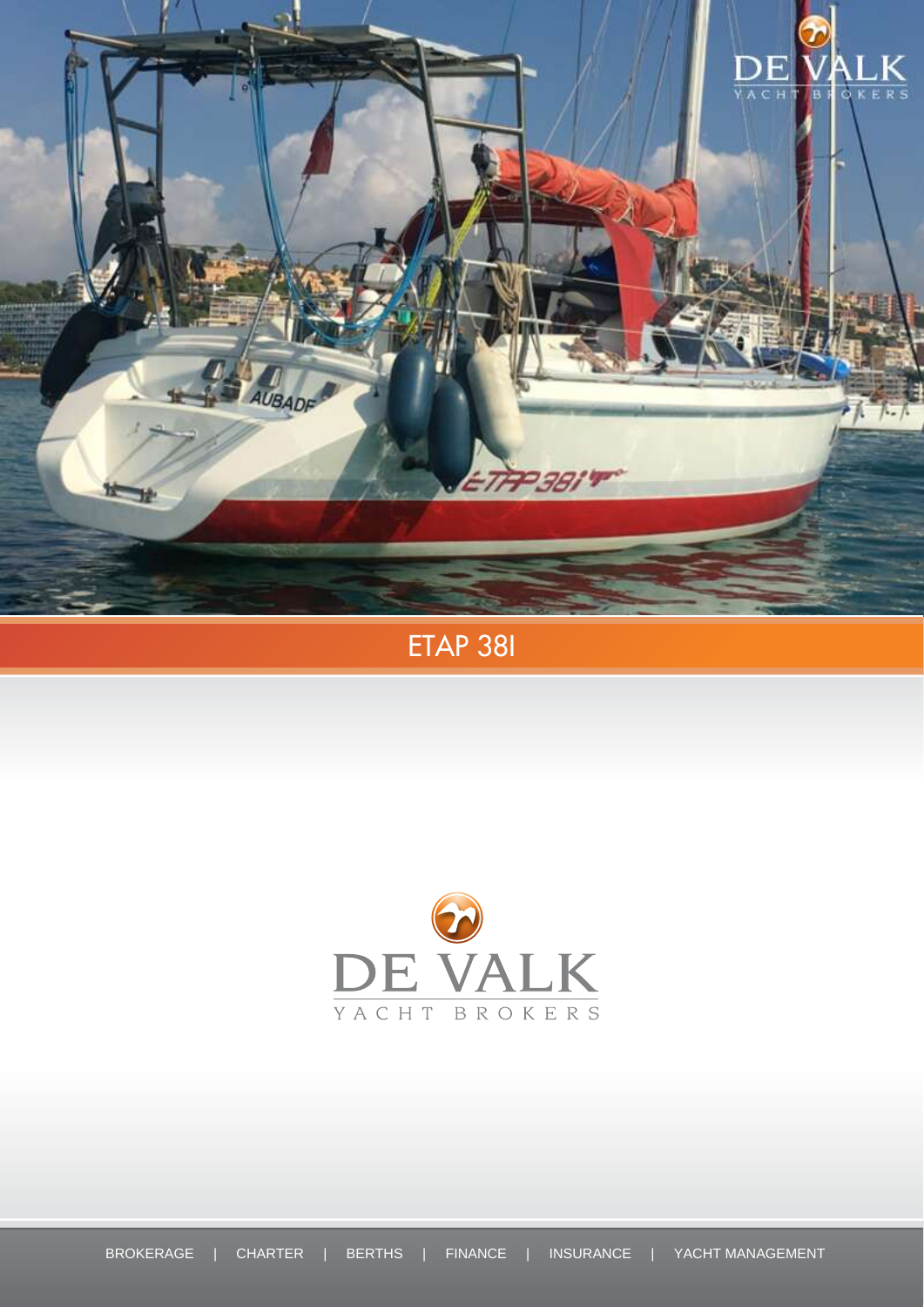#### **BROKER'S COMMENTS**

''This Etap 38i is a well looked after, fast, sturdy and comfortable cruiser with a wonderful bright and spacious oak interior which gives a feeling of being in a boat but not in a cellar. Well equipped for liveaboard with updated equipment and ready to sail. She handles very well at sea, even in rough conditions. Double skinned and insulated, means no condensation, warm in winter and cooler in summer. The foam insulation gives the Etap an unsinkable reputation.''

#### **SPECIFICATIONS**

| <b>Dimensions</b> | $11,57 \times 3,86 \times 1,70 \ (m)$ | <b>Builder</b> | Etap Yachting      |
|-------------------|---------------------------------------|----------------|--------------------|
| <b>Built</b>      | 1991                                  | Cabins         | $\overline{2}$     |
| <b>Material</b>   | <b>GRP</b>                            | <b>Berths</b>  |                    |
| Engine(s)         | 1 x Volvo Penta 2003T diesel          | Hp/Kw          | 40 (hp), 29,4 (kw) |
|                   | <b>SOLD</b>                           | Lying          | at sales office    |
|                   |                                       |                |                    |

### **CONTACT**

| Sales office   | De Valk Almeria                                         | <b>Telephone</b> | +34 950 497 825   |
|----------------|---------------------------------------------------------|------------------|-------------------|
| <b>Address</b> | Puerto de Almerimar                                     | <b>Fax</b>       | +34 950 497 825   |
|                | Darsena de la Batea 1,<br>No. 42, 04711 Allexandrianiar |                  | almeria@devalk.nl |
|                | Spain                                                   |                  |                   |

#### **DISCLAIMER**

These particulars are given in good faith as supplied but cannot be guaranteed and cannot be used for contracts.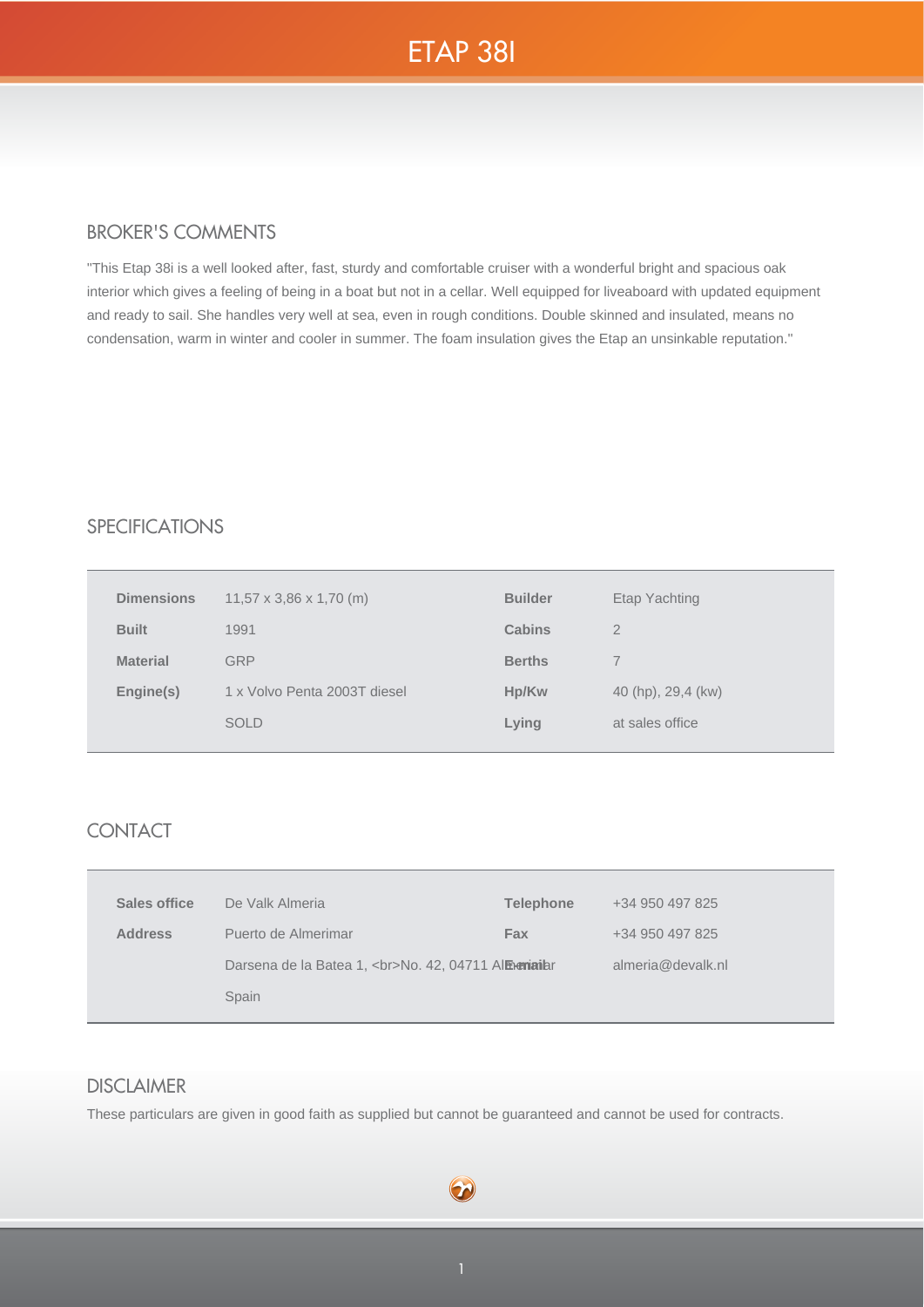### **GENERAL**

| <b>Model</b>                      | ETAP 38I                         |
|-----------------------------------|----------------------------------|
| <b>Type</b>                       | sailing yacht                    |
| LOA(m)                            | 11,57                            |
| $LWL$ (m)                         | 9,74                             |
| Beam (m)                          | 3,86                             |
| Draft (m)                         | 1,70                             |
| Headroom (m)                      | 1,95                             |
| Year built                        | 1991                             |
| Launched                          | 1991                             |
| <b>Builder</b>                    | Etap Yachting                    |
| Country                           | Belgium                          |
| <b>Designer</b>                   | Mortain & Mavrikios              |
| Displacement (t)                  | 6,5                              |
| <b>Ballast (tonnes)</b>           | cast iron 2,2                    |
| CE norm                           | A                                |
| <b>Hull material</b>              | <b>GRP</b>                       |
| <b>Hull colour</b>                | white                            |
| <b>Hull shape</b>                 | round-bilged                     |
| <b>Keel type</b>                  | wing keel                        |
| <b>Superstructure material</b>    | <b>GRP</b>                       |
| <b>Deck material</b>              | <b>GRP</b>                       |
| Deck finish                       | non-skid paint                   |
| <b>Superstructure deck finish</b> | non-skid moulded in              |
| <b>Cockpit deck finish</b>        | teak                             |
| Antifouling (year)                | 2021                             |
| <b>Dorades</b>                    | yes                              |
| <b>Window frame</b>               | aluminium                        |
| <b>Window material</b>            | polycarbonate                    |
| <b>Deckhatch</b>                  | yes                              |
| Radar arch                        | non collapsible SS (Solarpanels) |

 $\bigcirc$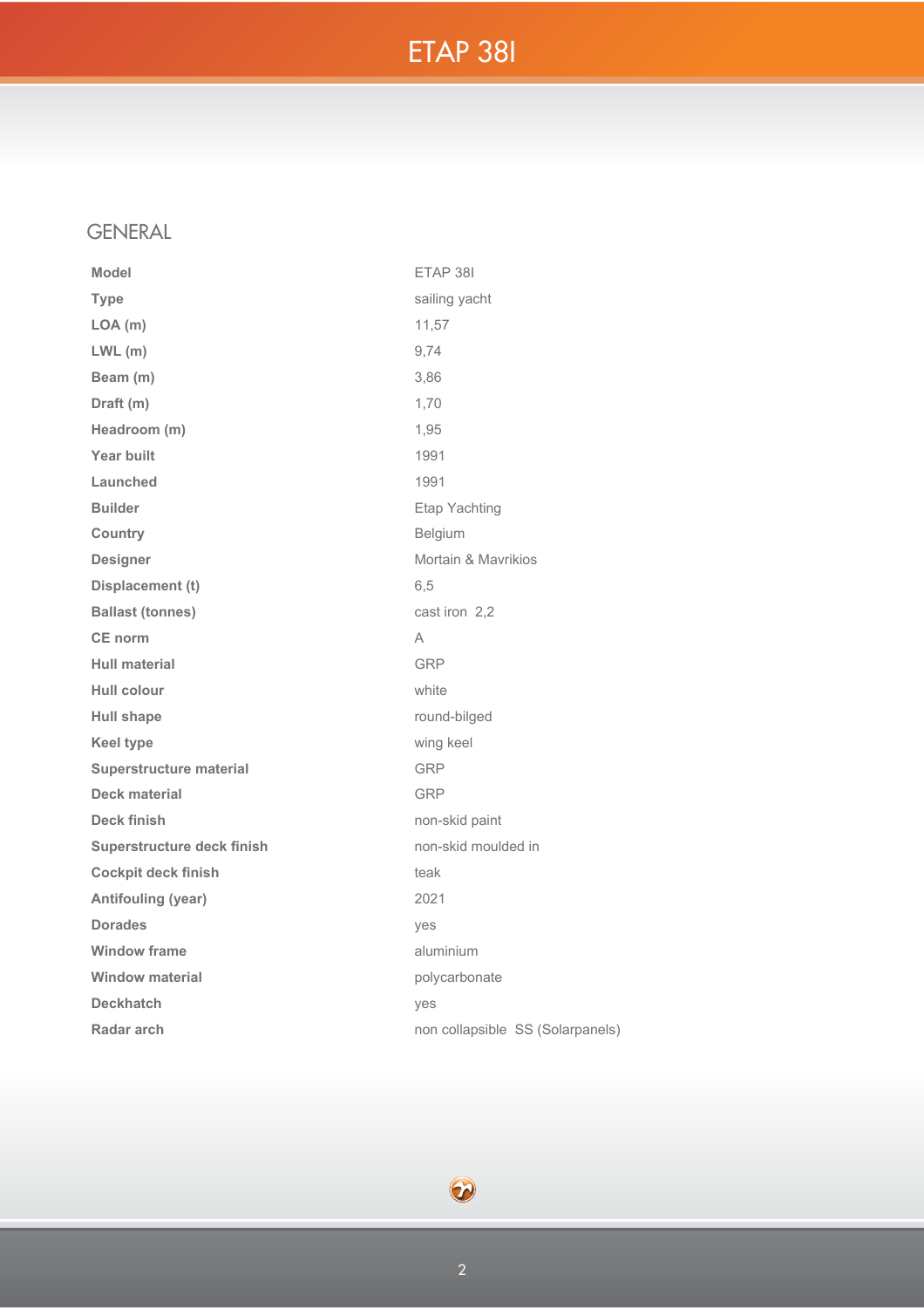| <b>Fuel tank (litre)</b>       | stainless steel 121       |
|--------------------------------|---------------------------|
| <b>Freshwater tank (litre)</b> | polyethylene 2 tanks: 280 |
| <b>Wheel steering</b>          | rack & pinion in cockpit  |
| <b>Outside helm position</b>   | cable steering            |
| <b>Emergency tiller</b>        | yes                       |
| More info on hull              | in very good condition    |
| More info on paintwork         | in very good condition    |

#### **ACCOMMODATION**

| Cabins                   | $\overline{2}$           |
|--------------------------|--------------------------|
| <b>Berths</b>            | $\overline{7}$           |
| Interior                 | oak                      |
| Floor                    | cork                     |
| Saloon                   | yes                      |
| Headroom saloon (m)      | 1,95                     |
| <b>Chart table</b>       | yes                      |
| <b>Aft Cabin</b>         | Double berth             |
| <b>Convertible berth</b> | in saloon                |
| Galley                   | yes                      |
| Countertop               | corian                   |
| <b>Sink</b>              | stainless steel double   |
| Cooker                   | calor gas                |
| Oven                     | yes                      |
| <b>Fridge</b>            | yes                      |
| Hot water system         | 220V + engine Boiler 20L |
| Water pressure system    | electrical               |
| Manual and/or foot pump  | yes                      |
| <b>Kettle</b>            | yes                      |
| Coffee maker             | yes                      |
| <b>Crockery</b>          | yes                      |
|                          |                          |

 $\bigodot$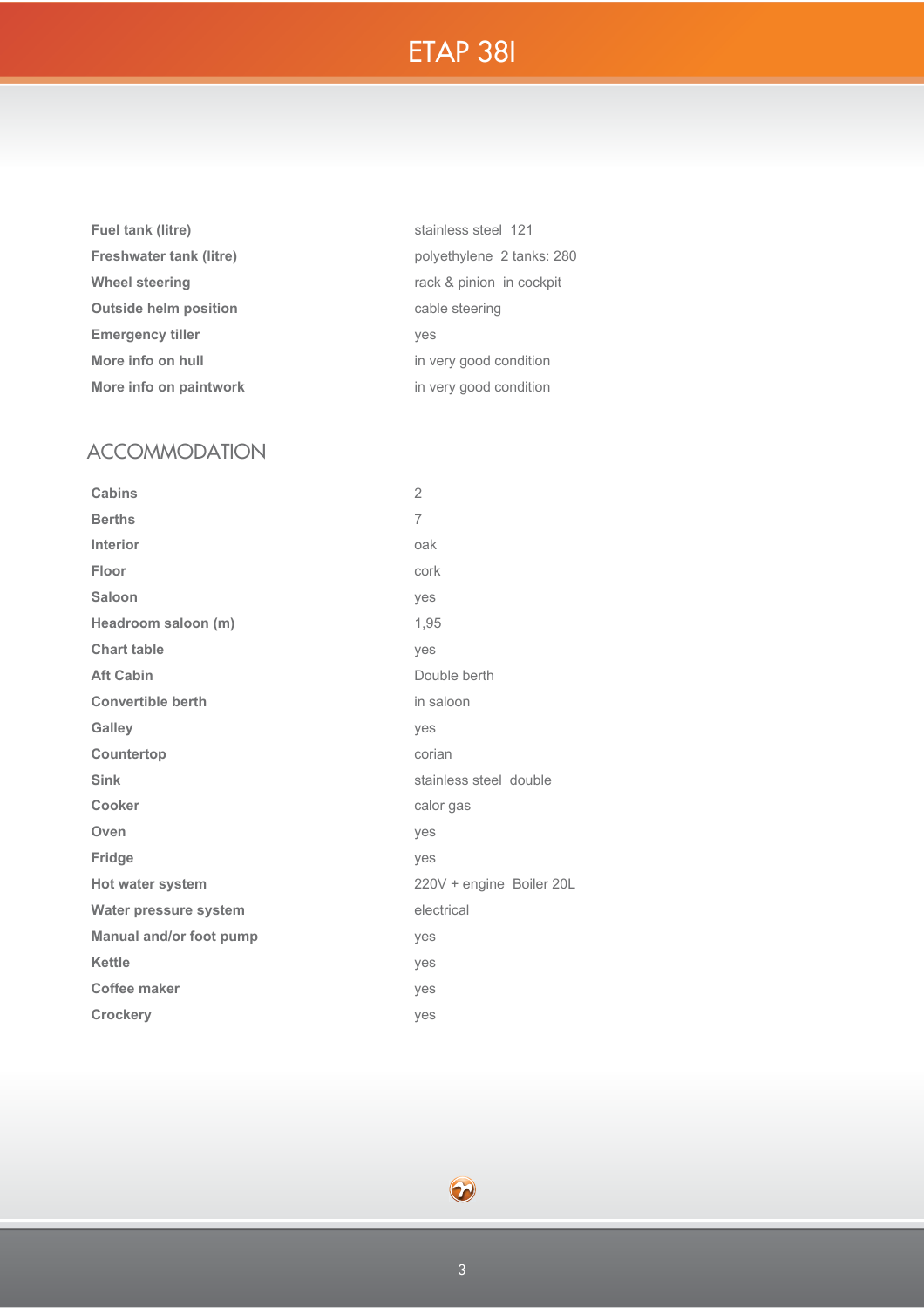| <b>Owners cabin</b>  | double bed     |
|----------------------|----------------|
| Bed length (m)       | $\overline{2}$ |
| <b>Toilet</b>        | shared         |
| <b>Toilet system</b> | manual         |
| Wash basin           | at the toilet  |
| <b>Shower</b>        | shared         |
| Guest cabin 1        | v-bed          |
| Bed length (m)       | 1,90           |
|                      |                |

### **MACHINERY**

| No of engines                | 1                         |
|------------------------------|---------------------------|
| Make                         | Volvo Penta               |
| <b>Type</b>                  | 2003T                     |
| HP                           | 40                        |
| kW                           | 29,40                     |
| Fuel                         | diesel                    |
| Year installed               | 1991                      |
| Maximum speed (kn)           | 7,5 @ 3,500 rpm           |
| <b>Cruising speed (kn)</b>   | 5 @ 2.500 rpm             |
| <b>Consumption (I/hr)</b>    | 2                         |
| Range (nm)                   | 300                       |
| <b>Engine hours</b>          | 2277                      |
| <b>Engine cooling system</b> | freshwater heat exchanger |
| <b>Drive</b>                 | sail-drive                |
| Saildrive seal               | New 2019                  |
| <b>Engine controls</b>       | bowden cable              |
| Gearbox                      | hydraulic                 |
| <b>Exhaust</b>               | watercooled               |
| <b>Propeller type</b>        | feathering                |
| <b>Propeller blades</b>      | 3                         |
| <b>Manual bilge pump</b>     | yes                       |

 $\bigcirc$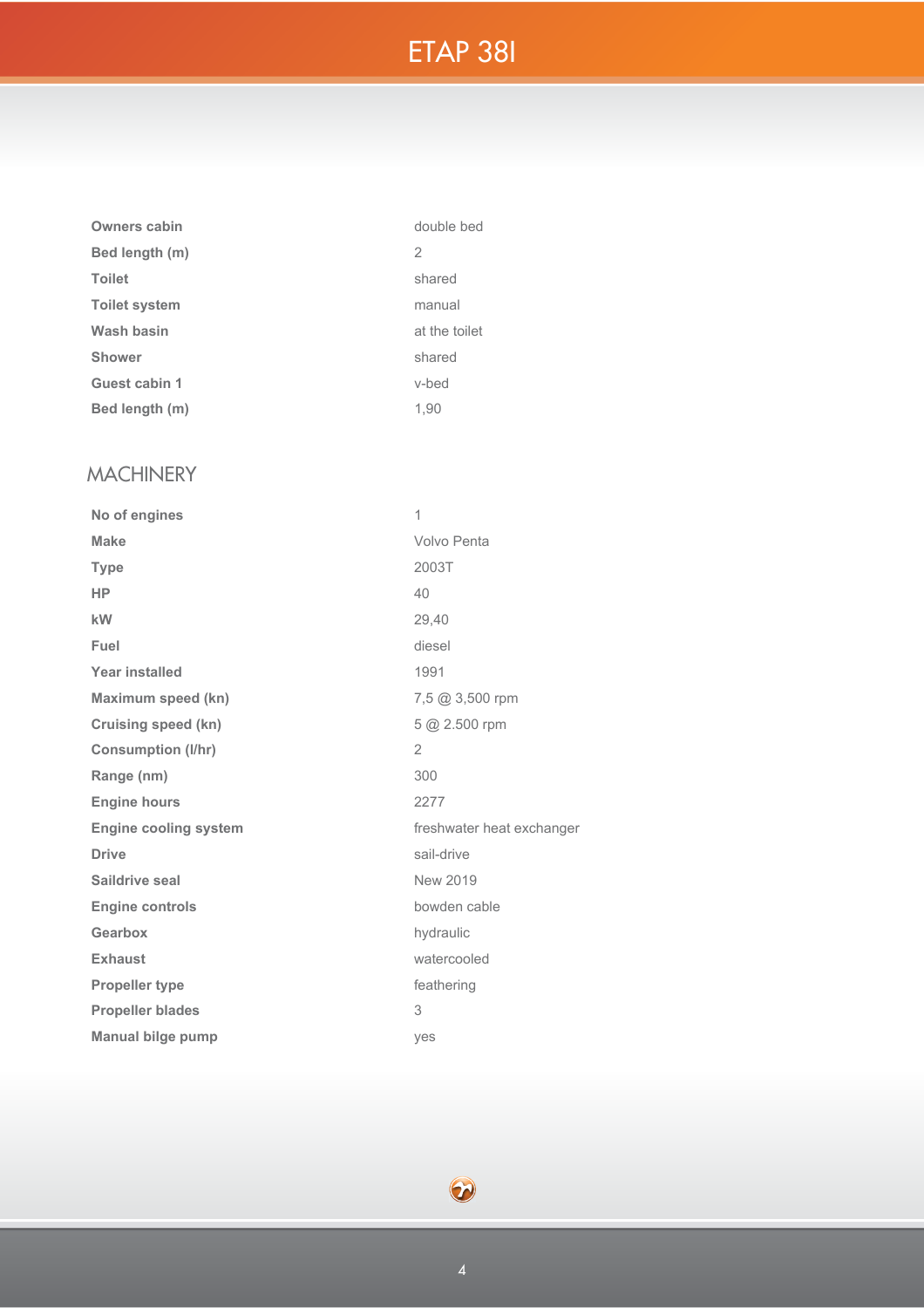| Electric bilge pump    | ves  |
|------------------------|------|
| <b>Start battery</b>   | 1x   |
| <b>Service battery</b> | 3x   |
| <b>Battery monitor</b> | Gau  |
| <b>Battery charger</b> | Cris |
| Inverter               | Gre  |
| <b>Wind generator</b>  | Ista |
| Solar panel            | Ast  |
| <b>Shorepower</b>      | with |
| Watermaker             | unt  |

#### **NAVIGATION**

| Compass                     | C. Plath                     |
|-----------------------------|------------------------------|
| Depth sounder/log           | Raymarine i70 (2020)         |
| Windset                     | Raymarine i70 (2020)         |
| Repeater                    | ves                          |
| <b>VHF</b>                  | Ocean R048                   |
| Autopilot                   | Raymarine ST6001             |
| Wind vane steering install. | Royal Double                 |
| Rudder angle indicator      | Raymarine i70                |
| Radar                       | Furuno 1622                  |
| <b>GPS</b>                  | Furuno GP31                  |
| <b>Plotter/GPS</b>          | Raymarine A50D               |
| <b>Personal computer</b>    | iPad (linked for Navigation) |
| <b>PC connection</b>        | yes                          |
| Electronis chart(s)         | yes                          |
| <b>AIS receiver</b>         | Raymarine A50D               |
| <b>EPIRB</b>                | Mc Murdo                     |
| <b>Navigation lights</b>    | LED                          |

**Start battery 1 x 12V / 70Ah Gel (2019) Service battery 3 x 12V/ 320Ah Gel (2019+2021)**  $Gauge$ **Battery charger Cristec CPS3 (12V/25Amp) Inverter Greencell INV10 (2000W) 2020 Wind generator Istabreeze 500i (500W) 2021 Solar panel Astronergy HC340 (2 x 340W) 2020 Shorepower with cable 230V untested** 

 $\odot$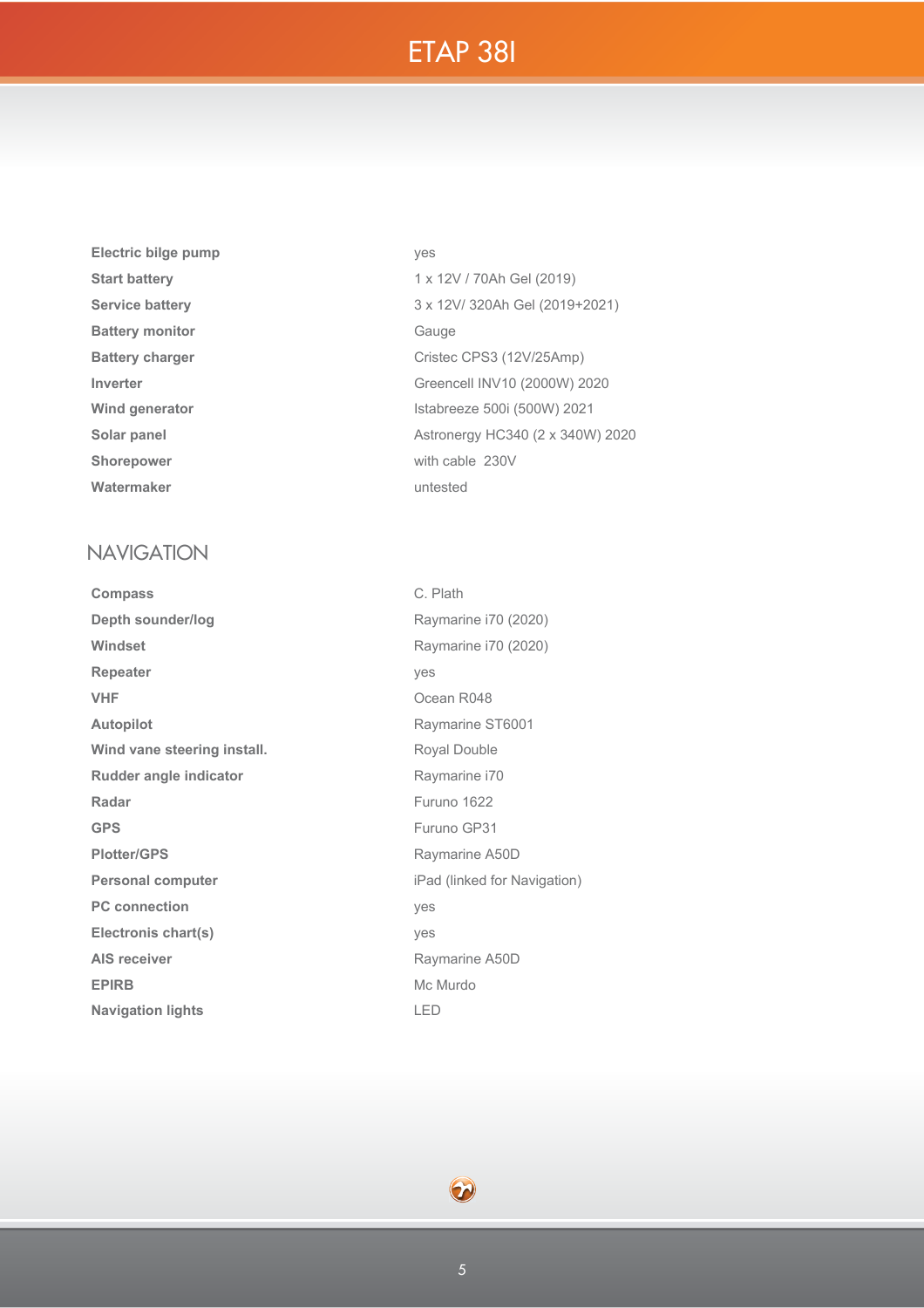## **EQUIPMENT**

| Sprayhood                   | yes                        |
|-----------------------------|----------------------------|
| <b>Cockpit cushions</b>     | yes                        |
| <b>Cockpit table</b>        | yes                        |
| <b>Bathing platform</b>     | yes                        |
| <b>Boarding ladder</b>      | stainless steel            |
| Deck shower                 | yes                        |
| Anchor                      | Vulcan 20 kg (2020)        |
| Anchor chain                | 45 m                       |
| Anchor 2                    | Delta 15 kg (2018)         |
| <b>Windlass aft</b>         | electrical                 |
| <b>Dinghy</b>               | inflatable Uship 4 Persons |
| Outboard                    | Honda 2,3 HP               |
| <b>Outboard support</b>     | yes                        |
| <b>Davits</b>               | stainless steel on arch    |
| <b>Davits controls</b>      | manual ropes               |
| Sea railing                 | wire                       |
| Grab rail (superstructure)  | aluminium                  |
| Lifejackets                 | yes                        |
| <b>Safety harness</b>       | yes                        |
| Lifebuoy                    | Lifering                   |
| <b>Safety lines on deck</b> | yes                        |
| Horn                        | electric                   |
| <b>Radar reflector</b>      | yes                        |
| <b>Fenders</b>              | yes                        |
| <b>Mooring lines</b>        | yes                        |
| <b>Spare parts</b>          | yes                        |
| <b>Tools</b>                | yes                        |
| TV                          | <b>LG Monitor</b>          |
| Radio-cd player             | Alpine                     |

 $\odot$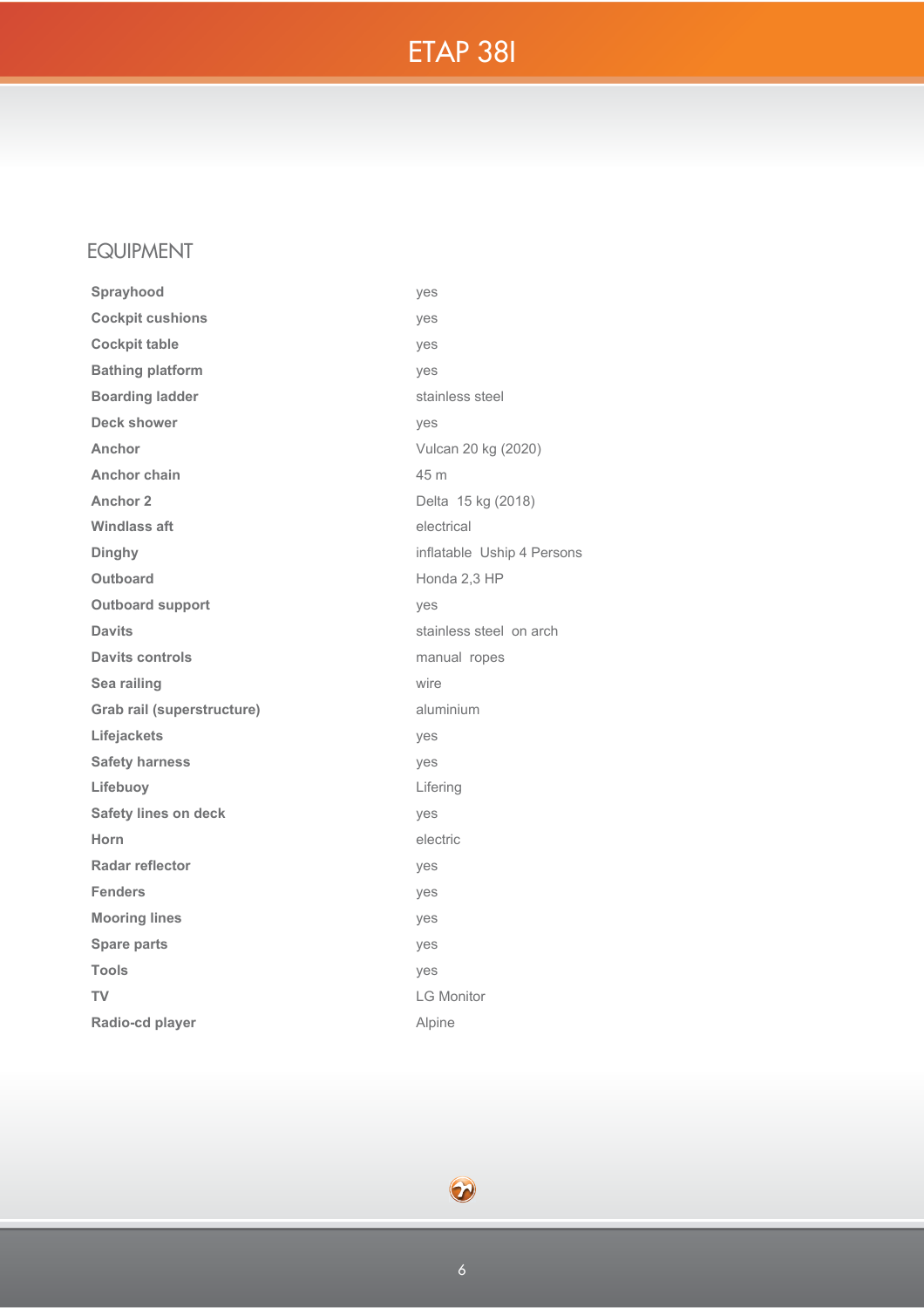| <b>Cockpit speakers</b>  | ves |
|--------------------------|-----|
| Speakers in salon        | ves |
| Clock - barometer        | ves |
| <b>Fire extinguisher</b> | ves |

## **RIGGING**

| <b>Rigging</b>             | sloop                         |
|----------------------------|-------------------------------|
| <b>Standing rigging</b>    | wire New 2013                 |
| <b>Material mast</b>       | aluminium                     |
| <b>Spreaders</b>           | 4                             |
| <b>Mainsail</b>            | Elvström (2016)               |
| <b>Mainsail cover</b>      | Bag                           |
| <b>Battcars</b>            | ves                           |
| Jib                        | ves                           |
| Genoa I                    | Southfast Sails (2020)        |
| Genoa II                   | Elvström (2016)               |
| Genoa furler               | Facnor                        |
| Gennaker                   | Elvström                      |
| <b>Reefing System</b>      | slabreefing 2 reefs           |
| <b>Backstay adjuster</b>   | mechanical                    |
| <b>Boomvang</b>            | hydraulic New hydraulics 2020 |
| <b>Primary sheet winch</b> | 2 x I ewmar ST 2SP 46"        |
| <b>Halyard winches</b>     | 2 x Lewmar ST 2SP SP 30"      |
| Spi-pole                   | aluminium on mast             |

 $\bigodot$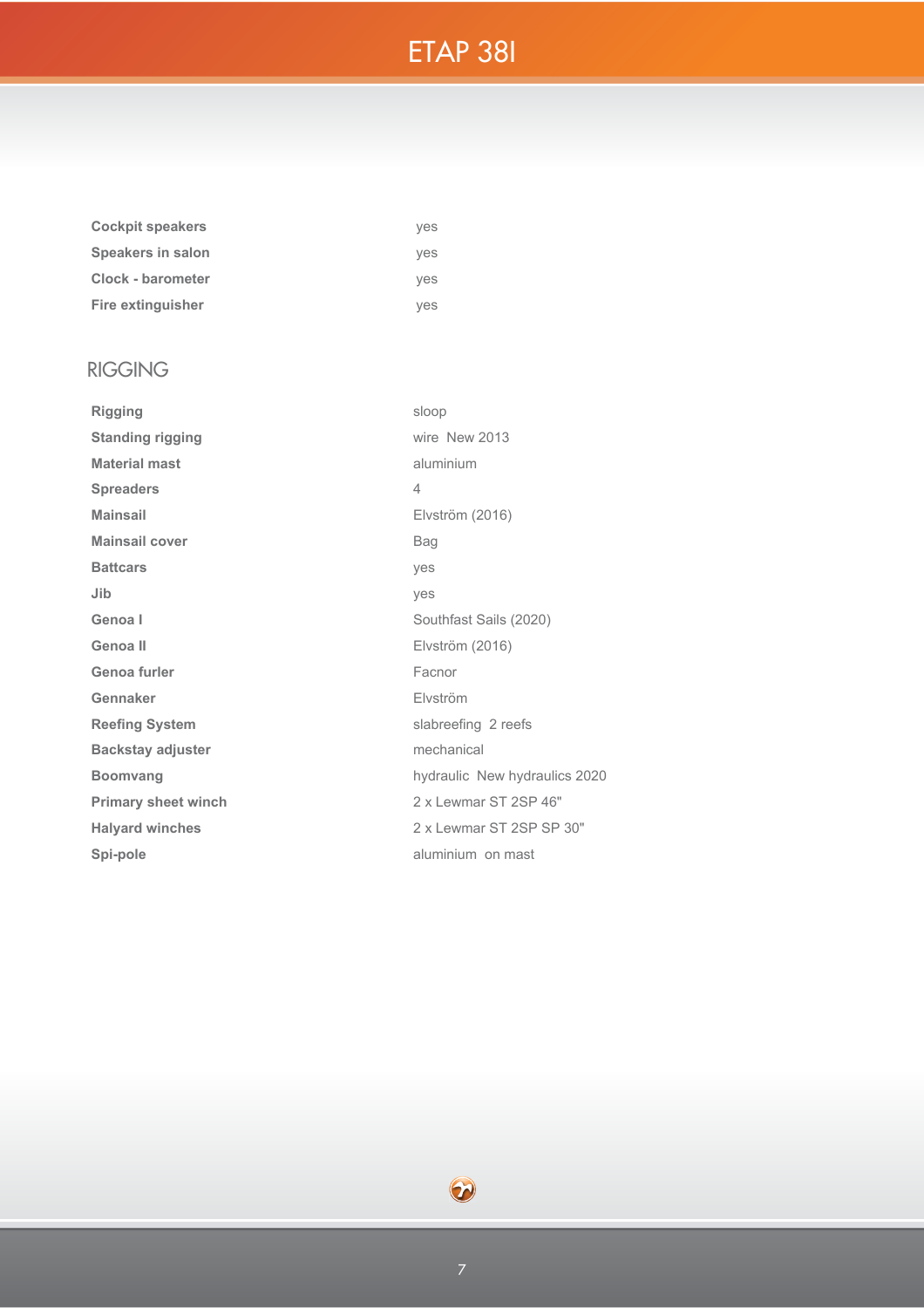$(7$ \$3,



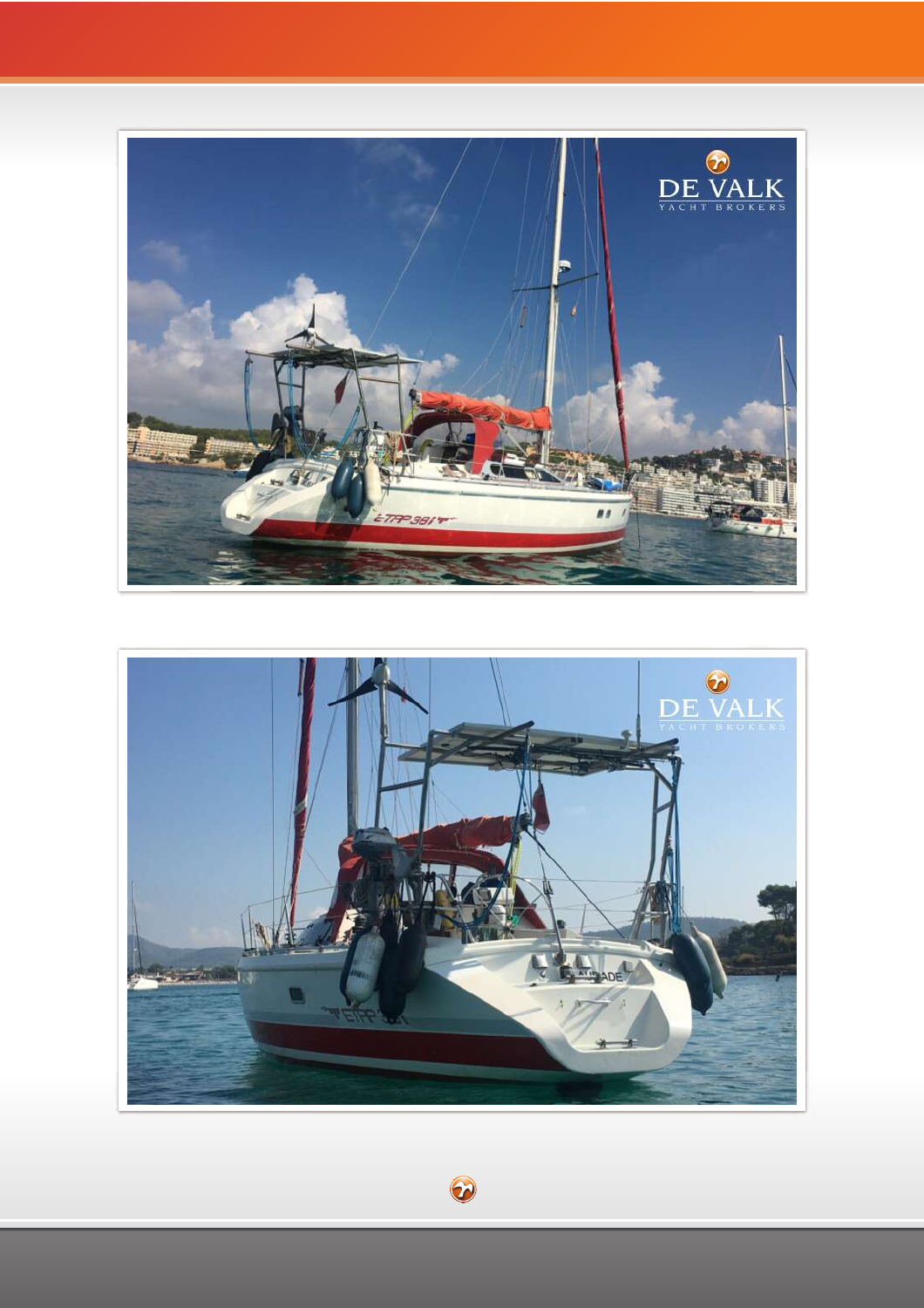| ---- |  |
|------|--|
|      |  |
|      |  |
|      |  |
|      |  |
|      |  |
|      |  |
|      |  |
|      |  |
|      |  |
|      |  |
|      |  |
|      |  |
|      |  |
|      |  |
|      |  |
|      |  |
|      |  |
|      |  |
|      |  |
|      |  |
|      |  |
|      |  |
|      |  |
|      |  |
|      |  |
|      |  |
|      |  |
|      |  |
|      |  |
|      |  |
|      |  |
|      |  |
|      |  |
|      |  |
|      |  |
|      |  |
|      |  |
|      |  |
|      |  |
|      |  |
|      |  |
|      |  |
|      |  |
|      |  |
|      |  |
|      |  |
|      |  |
|      |  |
|      |  |
|      |  |
|      |  |
|      |  |
|      |  |
|      |  |
|      |  |
|      |  |
|      |  |
|      |  |

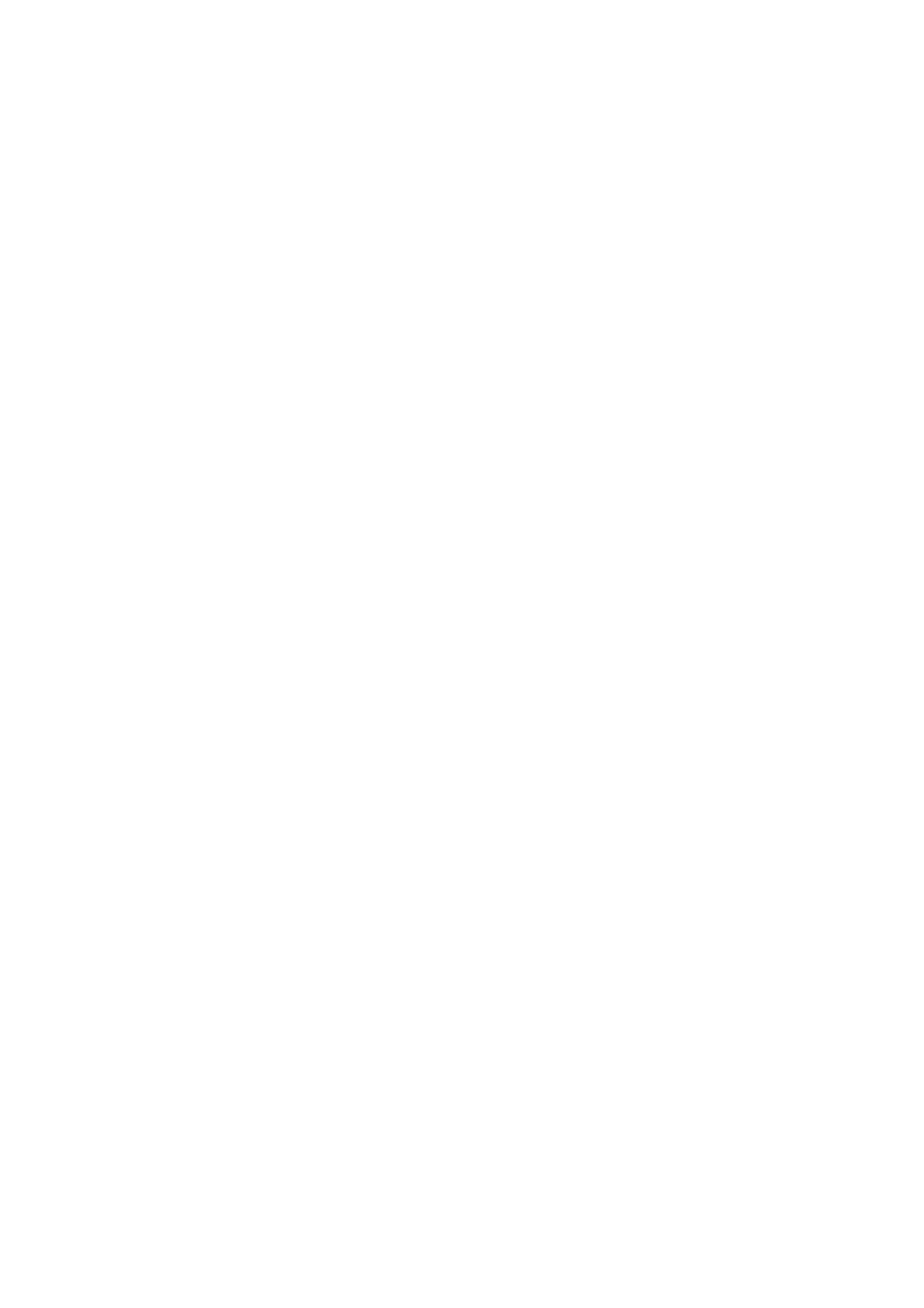| ---- |  |
|------|--|
|      |  |
|      |  |
|      |  |
|      |  |
|      |  |
|      |  |
|      |  |
|      |  |
|      |  |
|      |  |
|      |  |
|      |  |
|      |  |
|      |  |
|      |  |
|      |  |
|      |  |
|      |  |
|      |  |
|      |  |
|      |  |
|      |  |
|      |  |
|      |  |
|      |  |
|      |  |
|      |  |
|      |  |
|      |  |
|      |  |
|      |  |
|      |  |
|      |  |
|      |  |
|      |  |
|      |  |
|      |  |
|      |  |
|      |  |
|      |  |
|      |  |
|      |  |
|      |  |
|      |  |
|      |  |
|      |  |
|      |  |
|      |  |
|      |  |
|      |  |
|      |  |
|      |  |
|      |  |
|      |  |
|      |  |
|      |  |
|      |  |
|      |  |

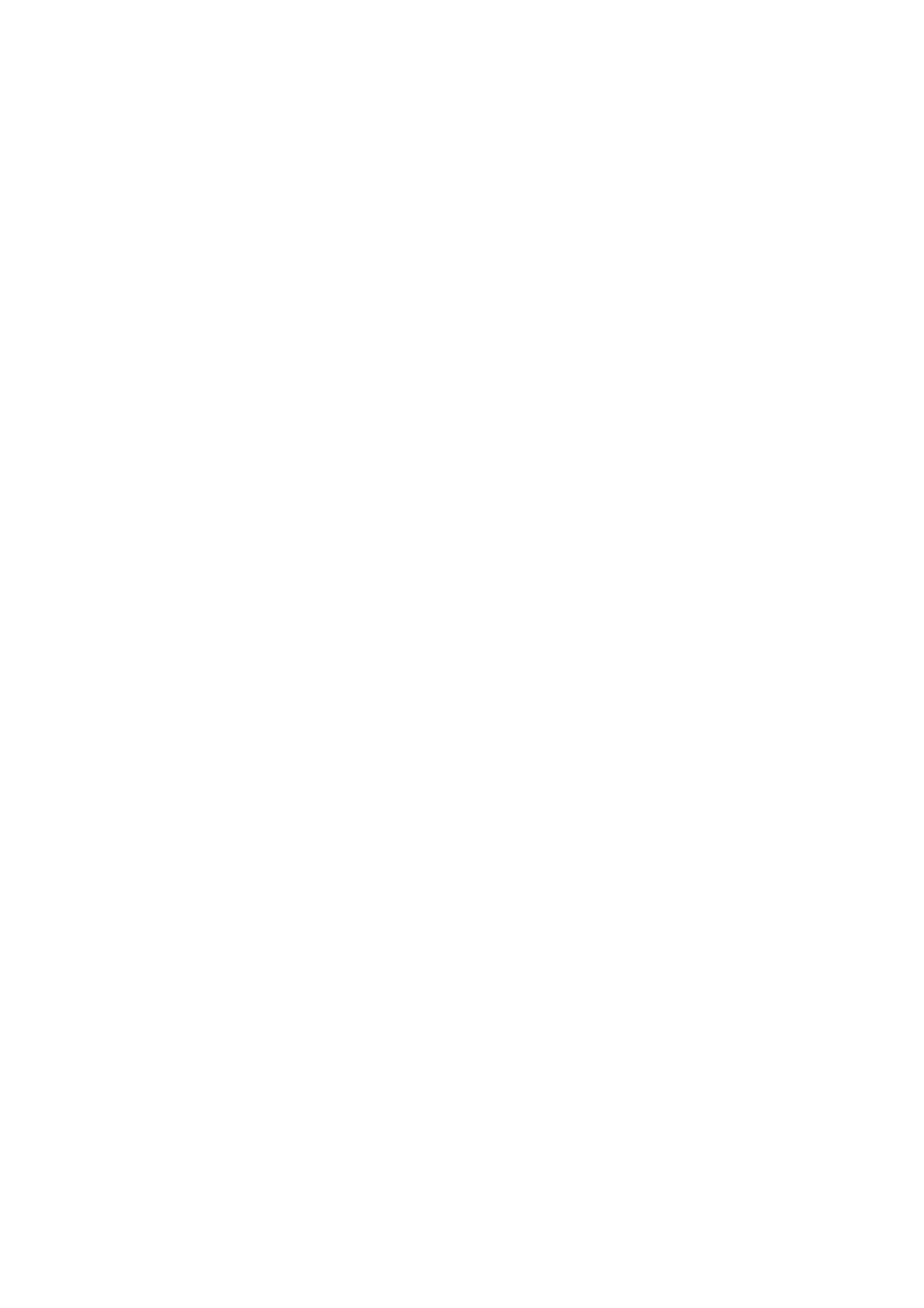| ---- |  |
|------|--|
|      |  |
|      |  |
|      |  |
|      |  |
|      |  |
|      |  |
|      |  |
|      |  |
|      |  |
|      |  |
|      |  |
|      |  |
|      |  |
|      |  |
|      |  |
|      |  |
|      |  |
|      |  |
|      |  |
|      |  |
|      |  |
|      |  |
|      |  |
|      |  |
|      |  |
|      |  |
|      |  |
|      |  |
|      |  |
|      |  |
|      |  |
|      |  |
|      |  |
|      |  |
|      |  |
|      |  |
|      |  |
|      |  |
|      |  |
|      |  |
|      |  |
|      |  |
|      |  |
|      |  |
|      |  |
|      |  |
|      |  |
|      |  |
|      |  |
|      |  |
|      |  |
|      |  |
|      |  |
|      |  |
|      |  |
|      |  |
|      |  |
|      |  |

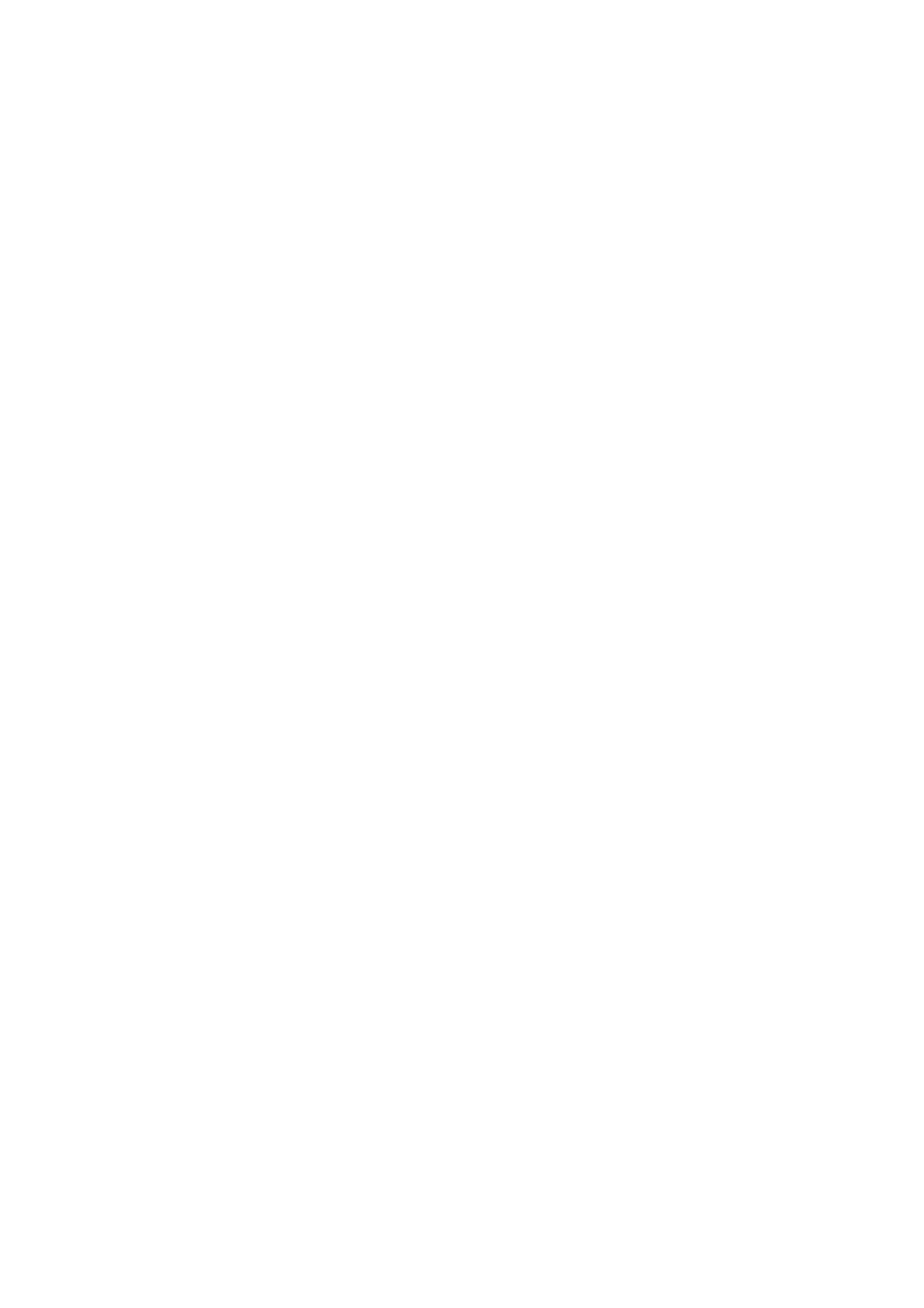| ---- |  |
|------|--|
|      |  |
|      |  |
|      |  |
|      |  |
|      |  |
|      |  |
|      |  |
|      |  |
|      |  |
|      |  |
|      |  |
|      |  |
|      |  |
|      |  |
|      |  |
|      |  |
|      |  |
|      |  |
|      |  |
|      |  |
|      |  |
|      |  |
|      |  |
|      |  |
|      |  |
|      |  |
|      |  |
|      |  |
|      |  |
|      |  |
|      |  |
|      |  |
|      |  |
|      |  |
|      |  |
|      |  |
|      |  |
|      |  |
|      |  |
|      |  |
|      |  |
|      |  |
|      |  |
|      |  |
|      |  |
|      |  |
|      |  |
|      |  |
|      |  |
|      |  |
|      |  |
|      |  |
|      |  |
|      |  |
|      |  |
|      |  |
|      |  |
|      |  |

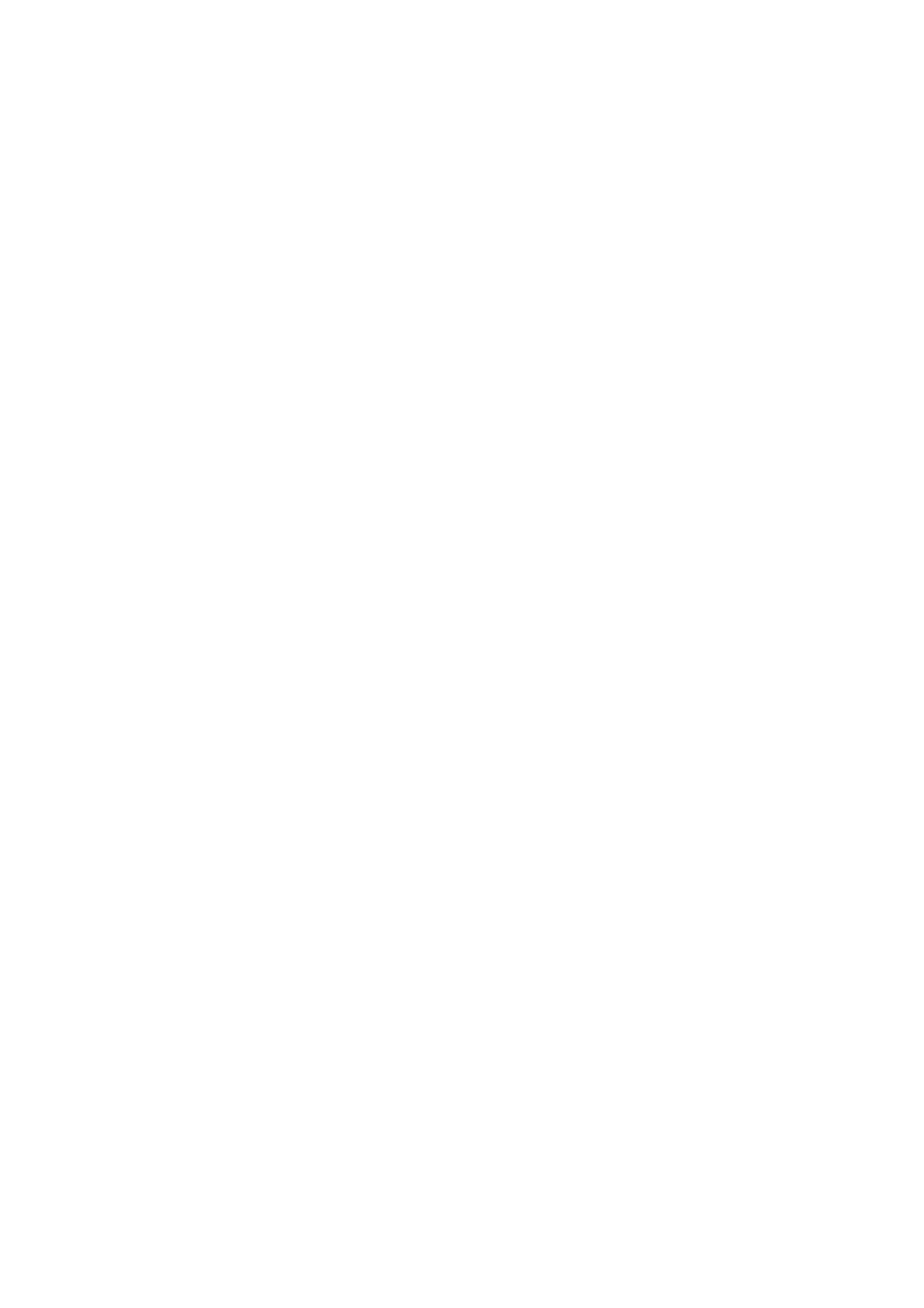| ---- |  |
|------|--|
|      |  |
|      |  |
|      |  |
|      |  |
|      |  |
|      |  |
|      |  |
|      |  |
|      |  |
|      |  |
|      |  |
|      |  |
|      |  |
|      |  |
|      |  |
|      |  |
|      |  |
|      |  |
|      |  |
|      |  |
|      |  |
|      |  |
|      |  |
|      |  |
|      |  |
|      |  |
|      |  |
|      |  |
|      |  |
|      |  |
|      |  |
|      |  |
|      |  |
|      |  |
|      |  |
|      |  |
|      |  |
|      |  |
|      |  |
|      |  |
|      |  |
|      |  |
|      |  |
|      |  |
|      |  |
|      |  |
|      |  |
|      |  |
|      |  |
|      |  |
|      |  |
|      |  |
|      |  |
|      |  |
|      |  |
|      |  |
|      |  |
|      |  |

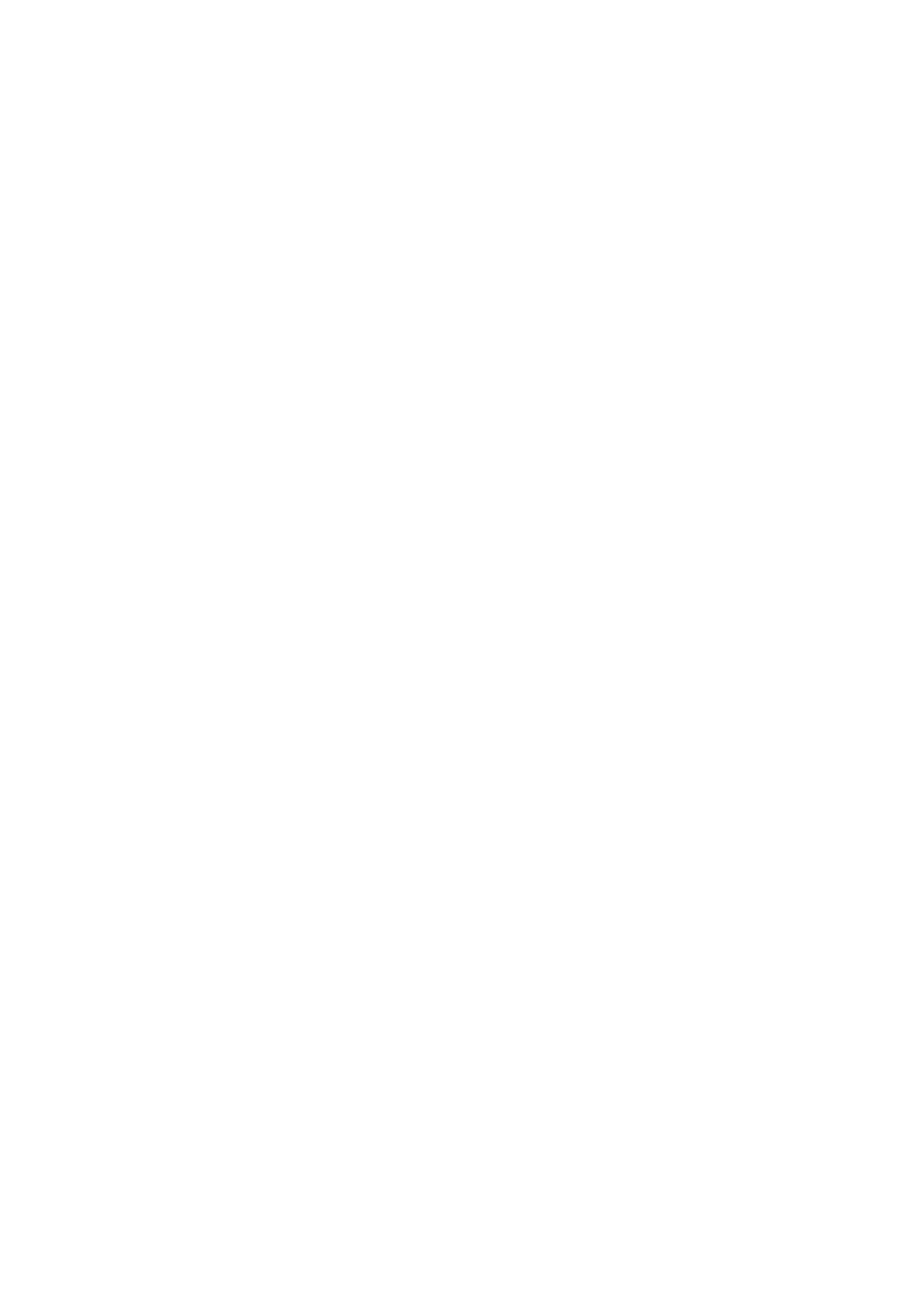| ---- |  |
|------|--|
|      |  |
|      |  |
|      |  |
|      |  |
|      |  |
|      |  |
|      |  |
|      |  |
|      |  |
|      |  |
|      |  |
|      |  |
|      |  |
|      |  |
|      |  |
|      |  |
|      |  |
|      |  |
|      |  |
|      |  |
|      |  |
|      |  |
|      |  |
|      |  |
|      |  |
|      |  |
|      |  |
|      |  |
|      |  |
|      |  |
|      |  |
|      |  |
|      |  |
|      |  |
|      |  |
|      |  |
|      |  |
|      |  |
|      |  |
|      |  |
|      |  |
|      |  |
|      |  |
|      |  |
|      |  |
|      |  |
|      |  |
|      |  |
|      |  |
|      |  |
|      |  |
|      |  |
|      |  |
|      |  |
|      |  |
|      |  |
|      |  |
|      |  |

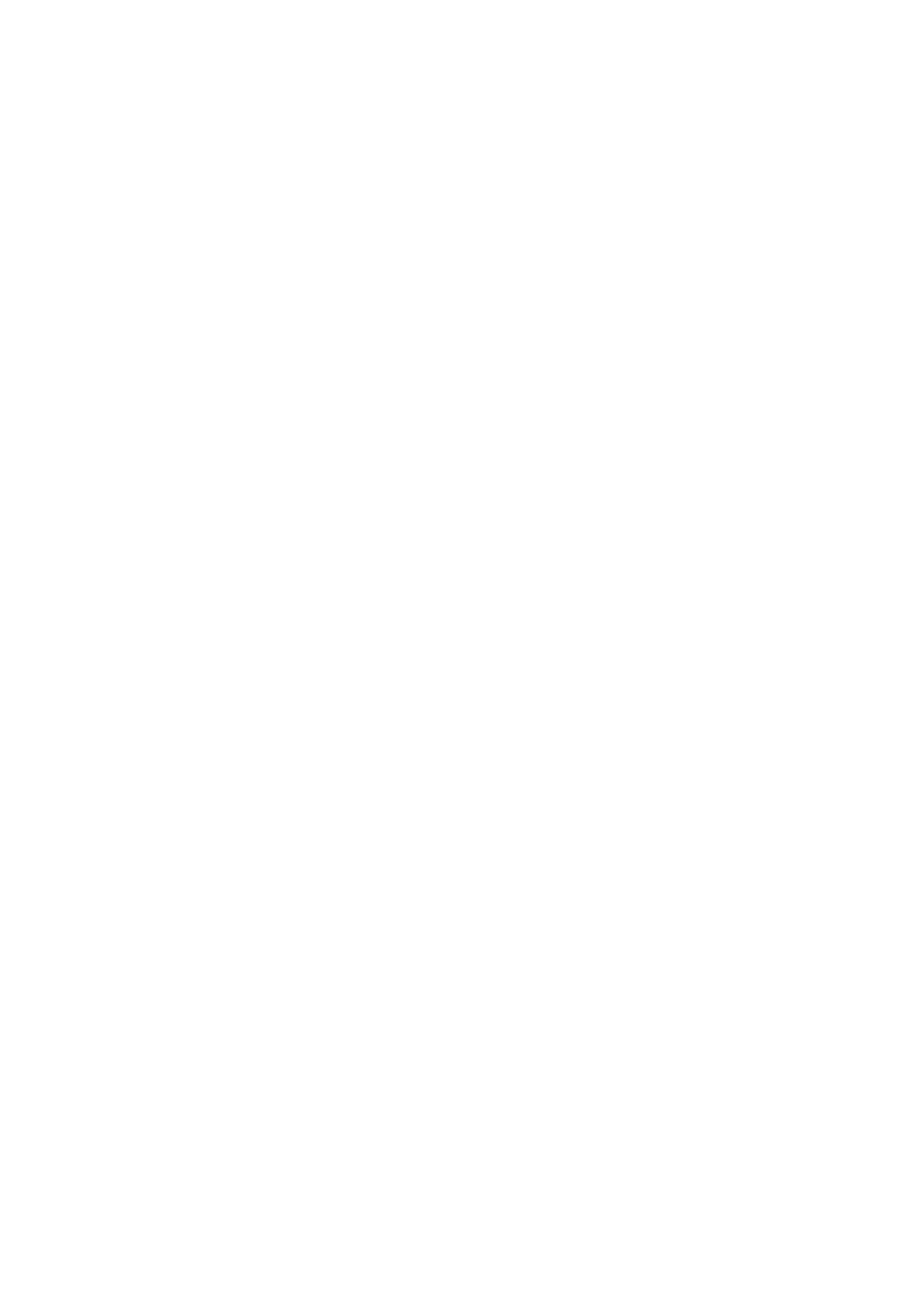| ---- |  |
|------|--|
|      |  |
|      |  |
|      |  |
|      |  |
|      |  |
|      |  |
|      |  |
|      |  |
|      |  |
|      |  |
|      |  |
|      |  |
|      |  |
|      |  |
|      |  |
|      |  |
|      |  |
|      |  |
|      |  |
|      |  |
|      |  |
|      |  |
|      |  |
|      |  |
|      |  |
|      |  |
|      |  |
|      |  |
|      |  |
|      |  |
|      |  |
|      |  |
|      |  |
|      |  |
|      |  |
|      |  |
|      |  |
|      |  |
|      |  |
|      |  |
|      |  |
|      |  |
|      |  |
|      |  |
|      |  |
|      |  |
|      |  |
|      |  |
|      |  |
|      |  |
|      |  |
|      |  |
|      |  |
|      |  |
|      |  |
|      |  |
|      |  |
|      |  |

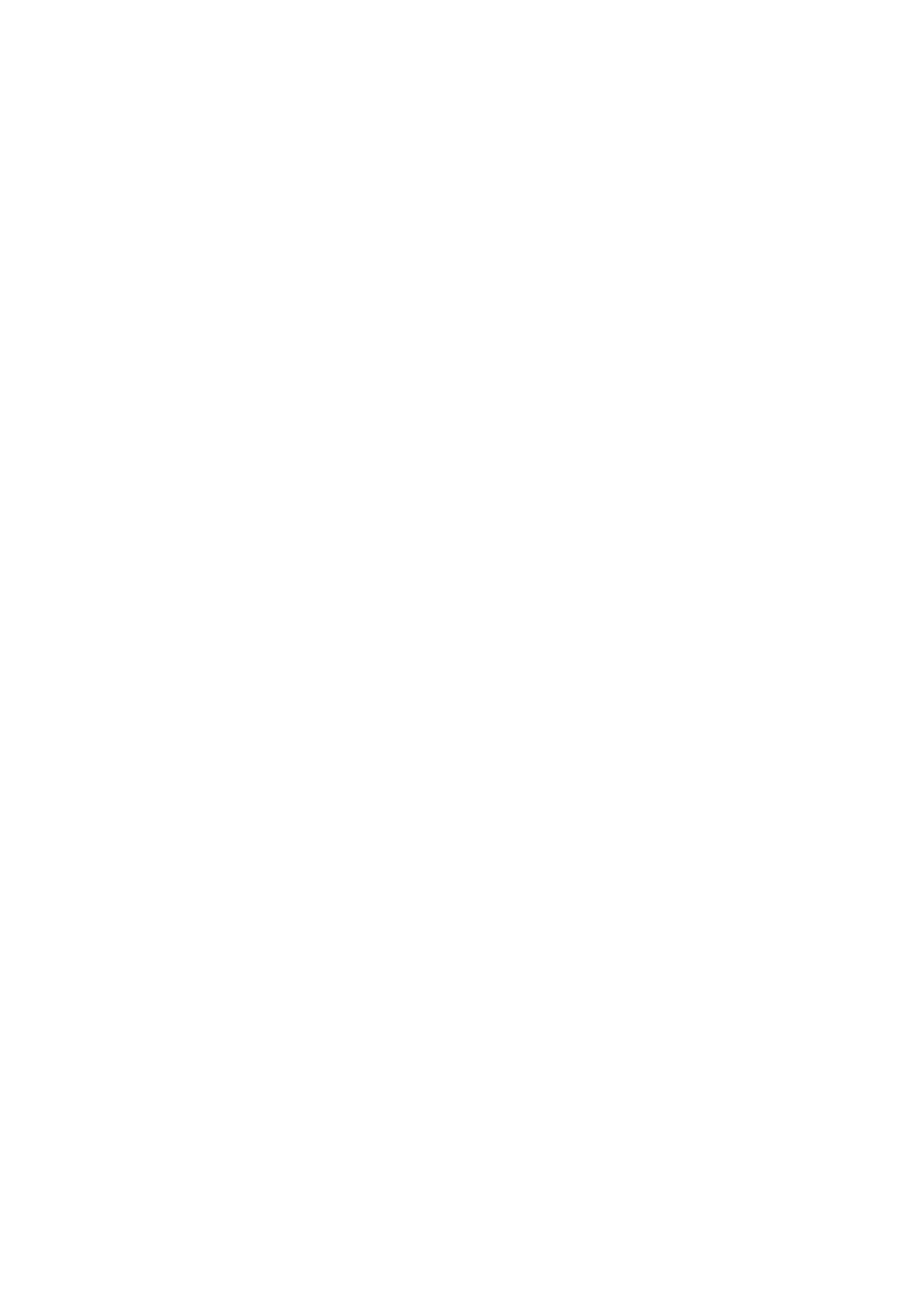| ---- |  |
|------|--|
|      |  |
|      |  |
|      |  |
|      |  |
|      |  |
|      |  |
|      |  |
|      |  |
|      |  |
|      |  |
|      |  |
|      |  |
|      |  |
|      |  |
|      |  |
|      |  |
|      |  |
|      |  |
|      |  |
|      |  |
|      |  |
|      |  |
|      |  |
|      |  |
|      |  |
|      |  |
|      |  |
|      |  |
|      |  |
|      |  |
|      |  |
|      |  |
|      |  |
|      |  |
|      |  |
|      |  |
|      |  |
|      |  |
|      |  |
|      |  |
|      |  |
|      |  |
|      |  |
|      |  |
|      |  |
|      |  |
|      |  |
|      |  |
|      |  |
|      |  |
|      |  |
|      |  |
|      |  |
|      |  |
|      |  |
|      |  |
|      |  |
|      |  |

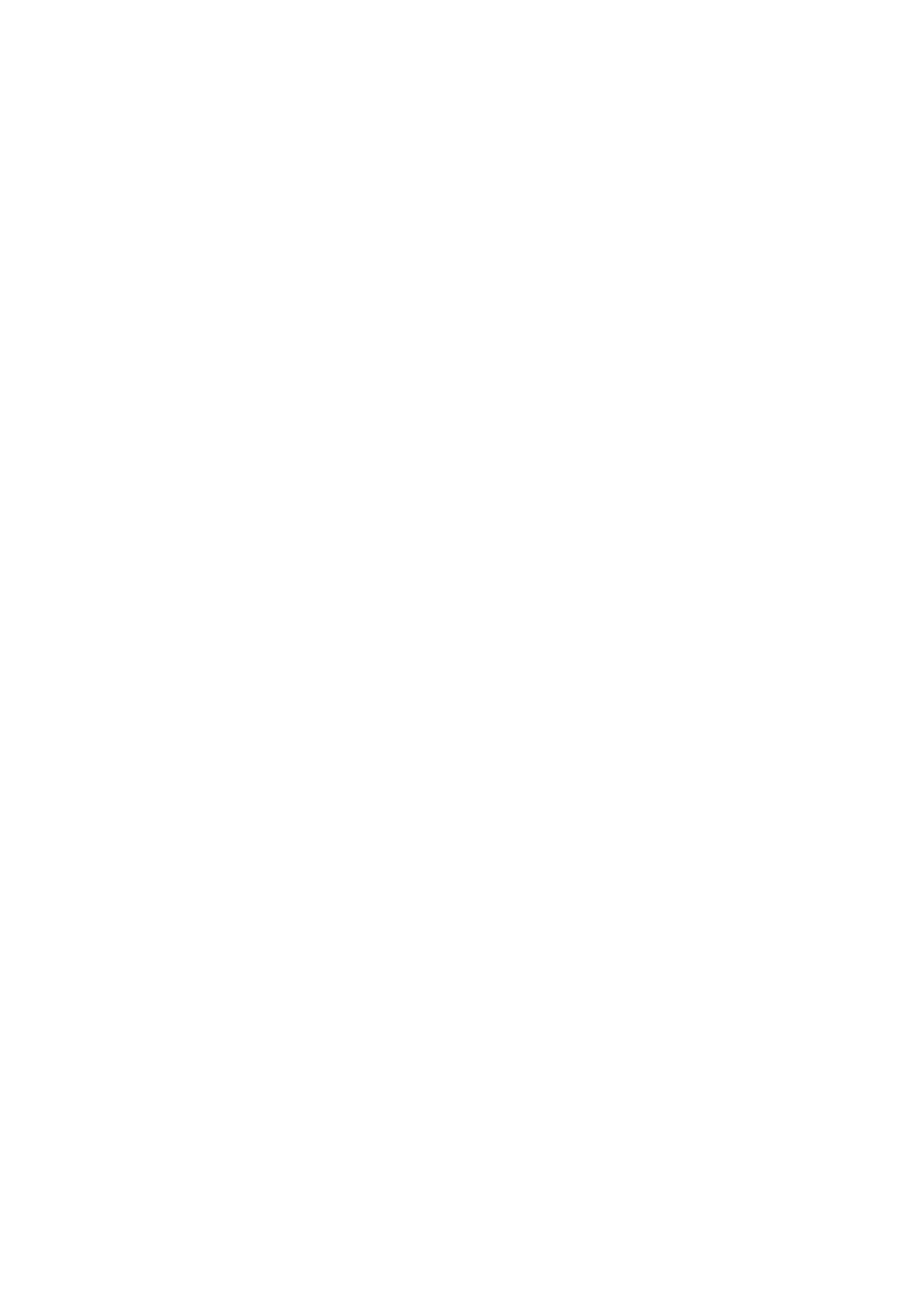| ---- |  |
|------|--|
|      |  |
|      |  |
|      |  |
|      |  |
|      |  |
|      |  |
|      |  |
|      |  |
|      |  |
|      |  |
|      |  |
|      |  |
|      |  |
|      |  |
|      |  |
|      |  |
|      |  |
|      |  |
|      |  |
|      |  |
|      |  |
|      |  |
|      |  |
|      |  |
|      |  |
|      |  |
|      |  |
|      |  |
|      |  |
|      |  |
|      |  |
|      |  |
|      |  |
|      |  |
|      |  |
|      |  |
|      |  |
|      |  |
|      |  |
|      |  |
|      |  |
|      |  |
|      |  |
|      |  |
|      |  |
|      |  |
|      |  |
|      |  |
|      |  |
|      |  |
|      |  |
|      |  |
|      |  |
|      |  |
|      |  |
|      |  |
|      |  |
|      |  |

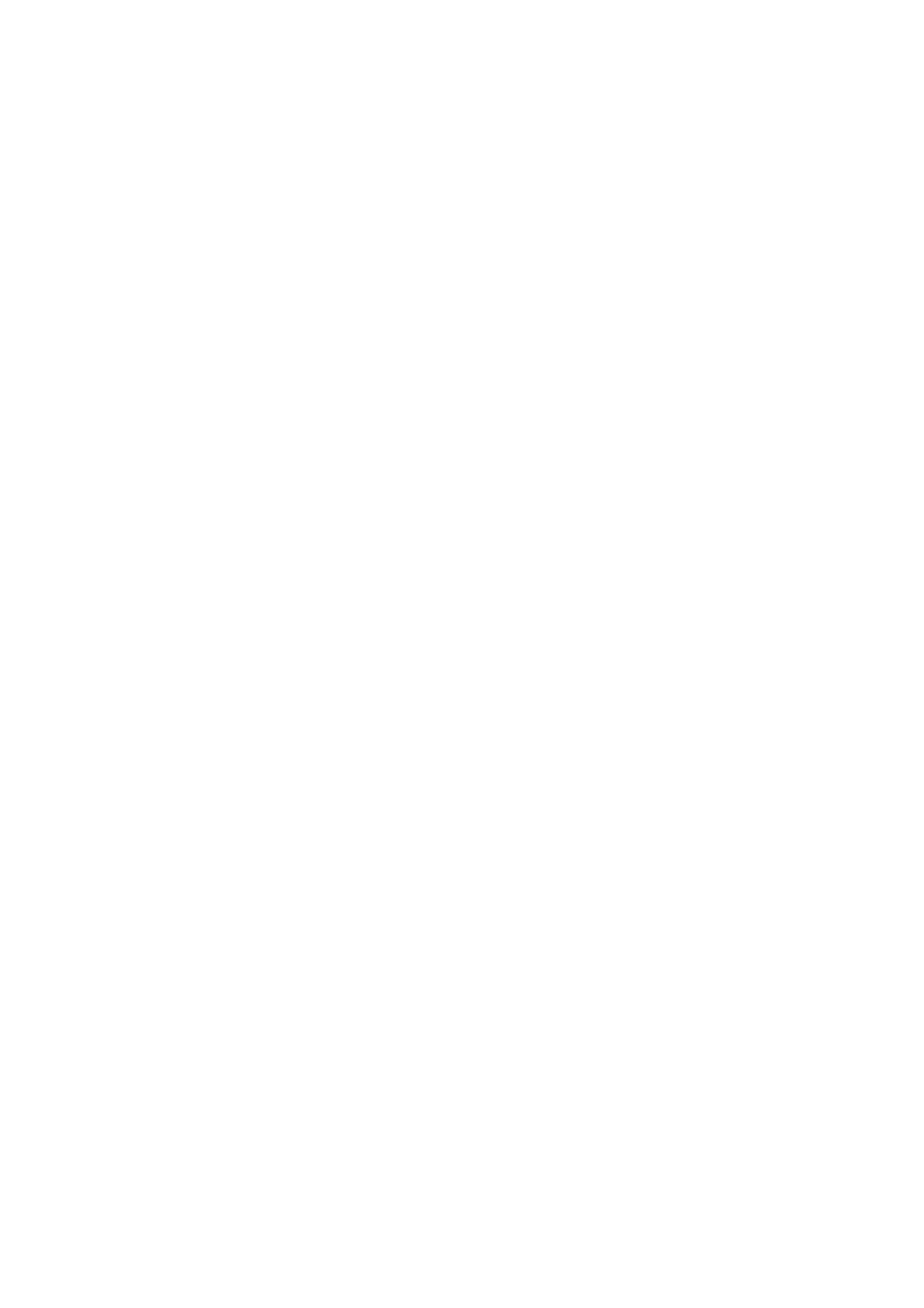| ---- |  |
|------|--|
|      |  |
|      |  |
|      |  |
|      |  |
|      |  |
|      |  |
|      |  |
|      |  |
|      |  |
|      |  |
|      |  |
|      |  |
|      |  |
|      |  |
|      |  |
|      |  |
|      |  |
|      |  |
|      |  |
|      |  |
|      |  |
|      |  |
|      |  |
|      |  |
|      |  |
|      |  |
|      |  |
|      |  |
|      |  |
|      |  |
|      |  |
|      |  |
|      |  |
|      |  |
|      |  |
|      |  |
|      |  |
|      |  |
|      |  |
|      |  |
|      |  |
|      |  |
|      |  |
|      |  |
|      |  |
|      |  |
|      |  |
|      |  |
|      |  |
|      |  |
|      |  |
|      |  |
|      |  |
|      |  |
|      |  |
|      |  |
|      |  |
|      |  |

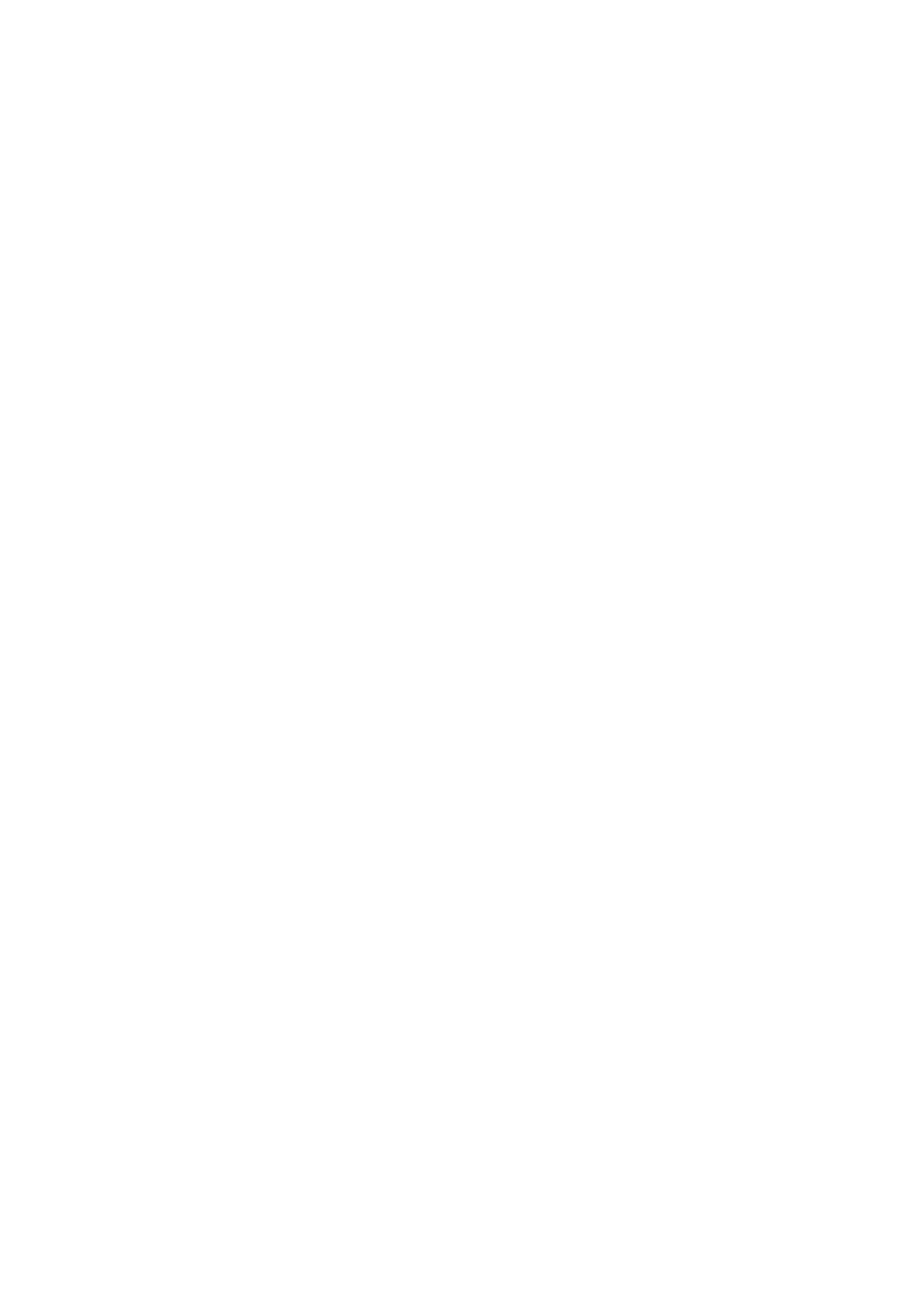| ---- |  |
|------|--|
|      |  |
|      |  |
|      |  |
|      |  |
|      |  |
|      |  |
|      |  |
|      |  |
|      |  |
|      |  |
|      |  |
|      |  |
|      |  |
|      |  |
|      |  |
|      |  |
|      |  |
|      |  |
|      |  |
|      |  |
|      |  |
|      |  |
|      |  |
|      |  |
|      |  |
|      |  |
|      |  |
|      |  |
|      |  |
|      |  |
|      |  |
|      |  |
|      |  |
|      |  |
|      |  |
|      |  |
|      |  |
|      |  |
|      |  |
|      |  |
|      |  |
|      |  |
|      |  |
|      |  |
|      |  |
|      |  |
|      |  |
|      |  |
|      |  |
|      |  |
|      |  |
|      |  |
|      |  |
|      |  |
|      |  |
|      |  |
|      |  |
|      |  |

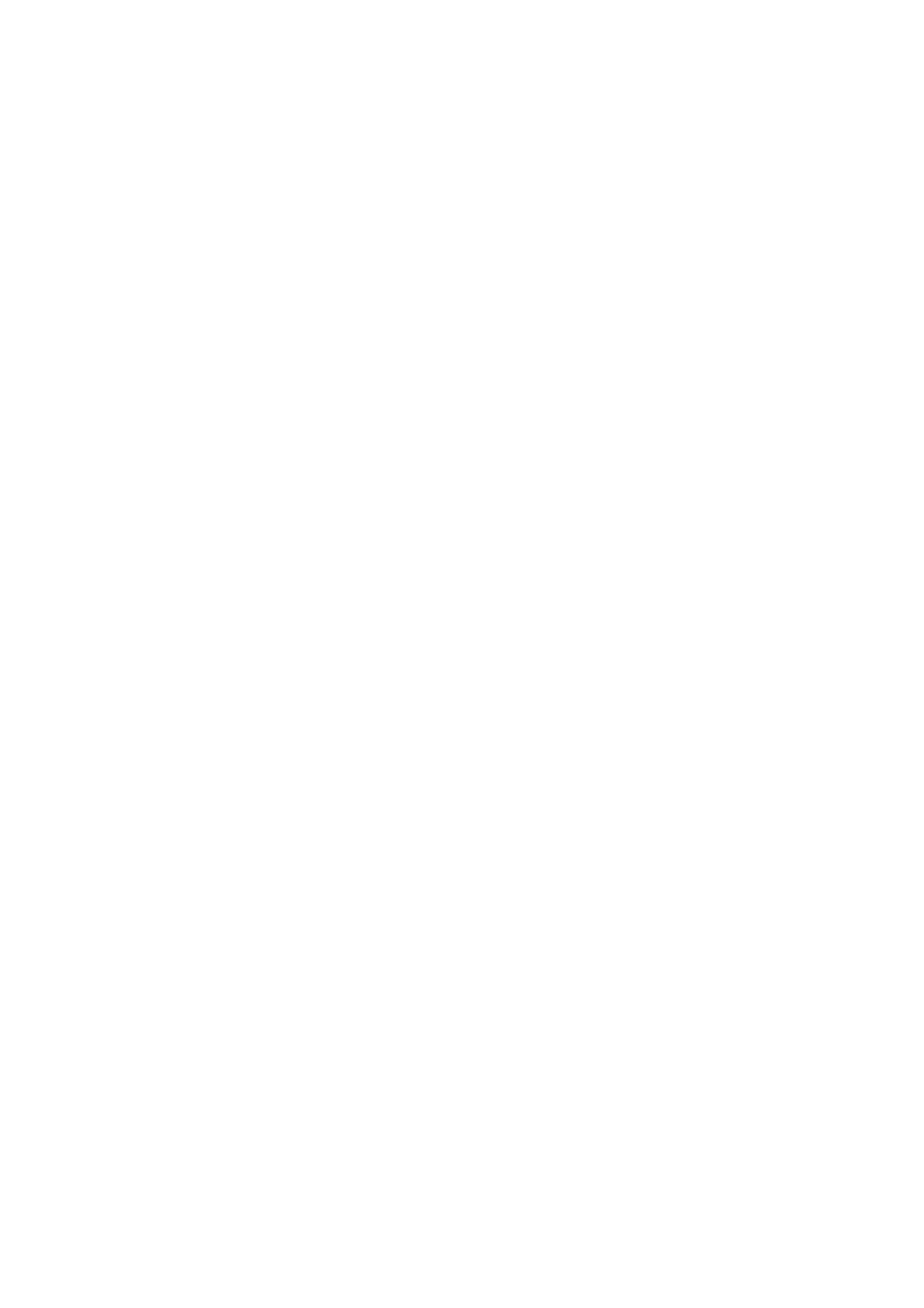| ---- |  |
|------|--|
|      |  |
|      |  |
|      |  |
|      |  |
|      |  |
|      |  |
|      |  |
|      |  |
|      |  |
|      |  |
|      |  |
|      |  |
|      |  |
|      |  |
|      |  |
|      |  |
|      |  |
|      |  |
|      |  |
|      |  |
|      |  |
|      |  |
|      |  |
|      |  |
|      |  |
|      |  |
|      |  |
|      |  |
|      |  |
|      |  |
|      |  |
|      |  |
|      |  |
|      |  |
|      |  |
|      |  |
|      |  |
|      |  |
|      |  |
|      |  |
|      |  |
|      |  |
|      |  |
|      |  |
|      |  |
|      |  |
|      |  |
|      |  |
|      |  |
|      |  |
|      |  |
|      |  |
|      |  |
|      |  |
|      |  |
|      |  |
|      |  |
|      |  |

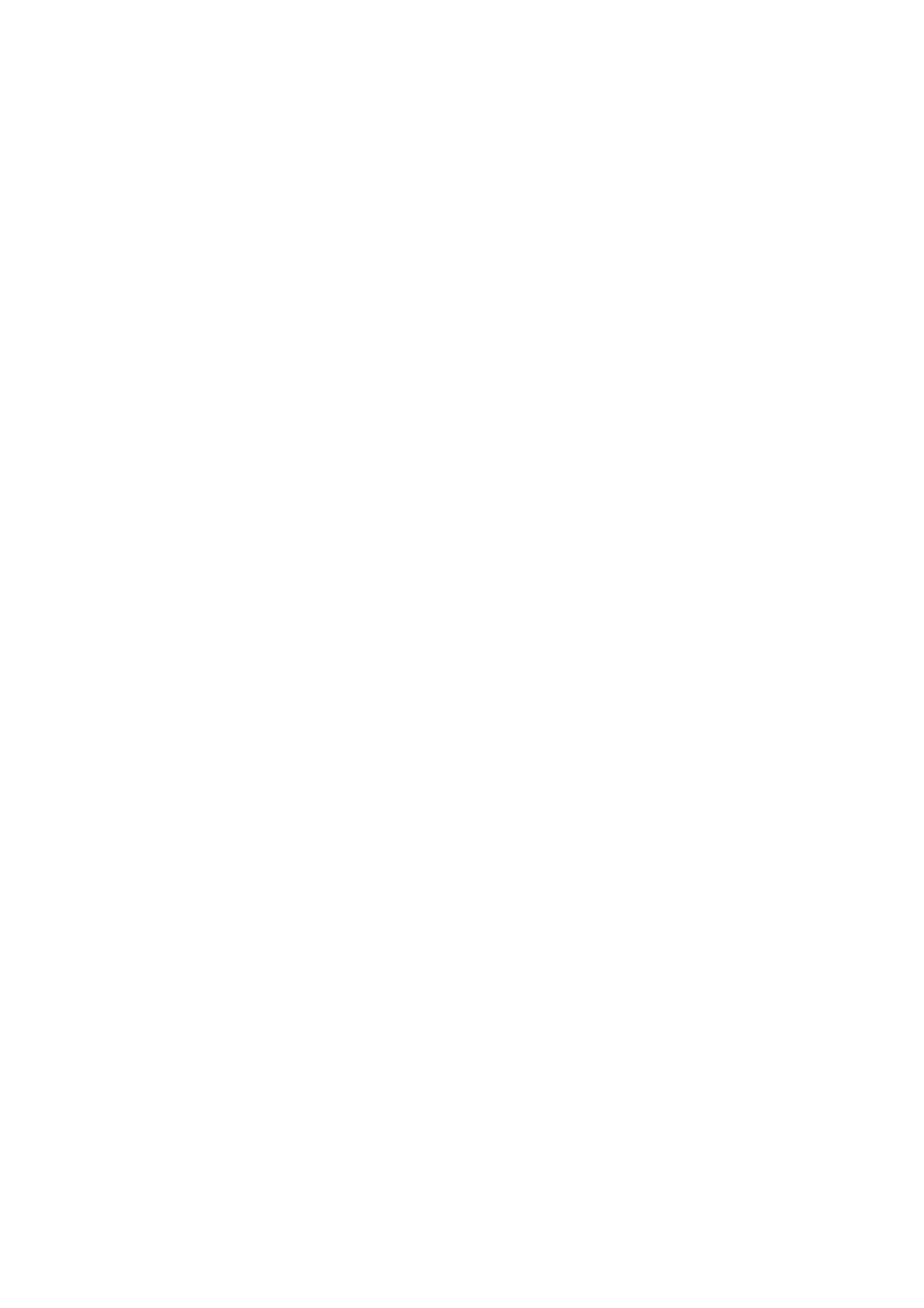| ---- |  |
|------|--|
|      |  |
|      |  |
|      |  |
|      |  |
|      |  |
|      |  |
|      |  |
|      |  |
|      |  |
|      |  |
|      |  |
|      |  |
|      |  |
|      |  |
|      |  |
|      |  |
|      |  |
|      |  |
|      |  |
|      |  |
|      |  |
|      |  |
|      |  |
|      |  |
|      |  |
|      |  |
|      |  |
|      |  |
|      |  |
|      |  |
|      |  |
|      |  |
|      |  |
|      |  |
|      |  |
|      |  |
|      |  |
|      |  |
|      |  |
|      |  |
|      |  |
|      |  |
|      |  |
|      |  |
|      |  |
|      |  |
|      |  |
|      |  |
|      |  |
|      |  |
|      |  |
|      |  |
|      |  |
|      |  |
|      |  |
|      |  |
|      |  |
|      |  |

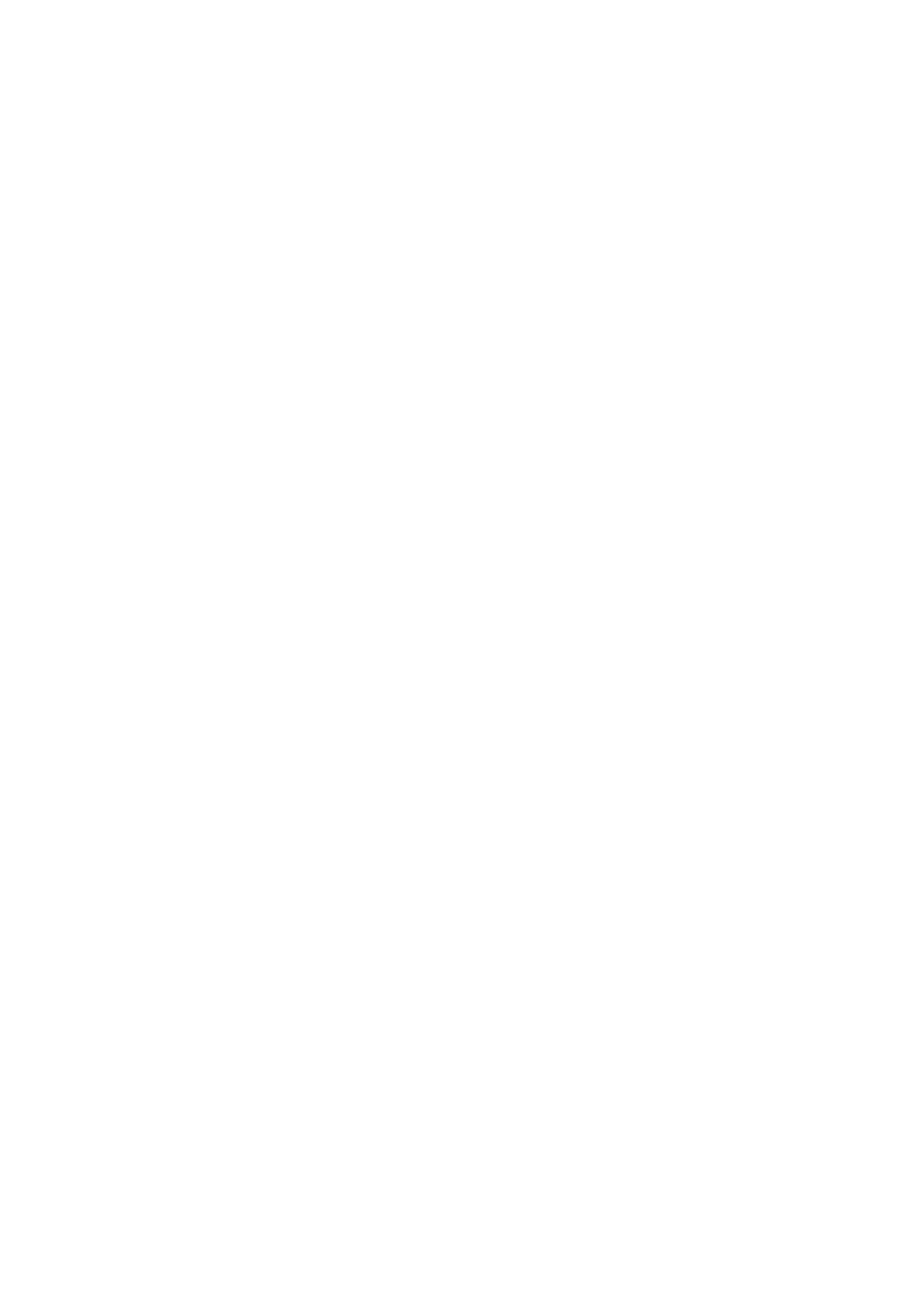| ---- |  |
|------|--|
|      |  |
|      |  |
|      |  |
|      |  |
|      |  |
|      |  |
|      |  |
|      |  |
|      |  |
|      |  |
|      |  |
|      |  |
|      |  |
|      |  |
|      |  |
|      |  |
|      |  |
|      |  |
|      |  |
|      |  |
|      |  |
|      |  |
|      |  |
|      |  |
|      |  |
|      |  |
|      |  |
|      |  |
|      |  |
|      |  |
|      |  |
|      |  |
|      |  |
|      |  |
|      |  |
|      |  |
|      |  |
|      |  |
|      |  |
|      |  |
|      |  |
|      |  |
|      |  |
|      |  |
|      |  |
|      |  |
|      |  |
|      |  |
|      |  |
|      |  |
|      |  |
|      |  |
|      |  |
|      |  |
|      |  |
|      |  |
|      |  |
|      |  |

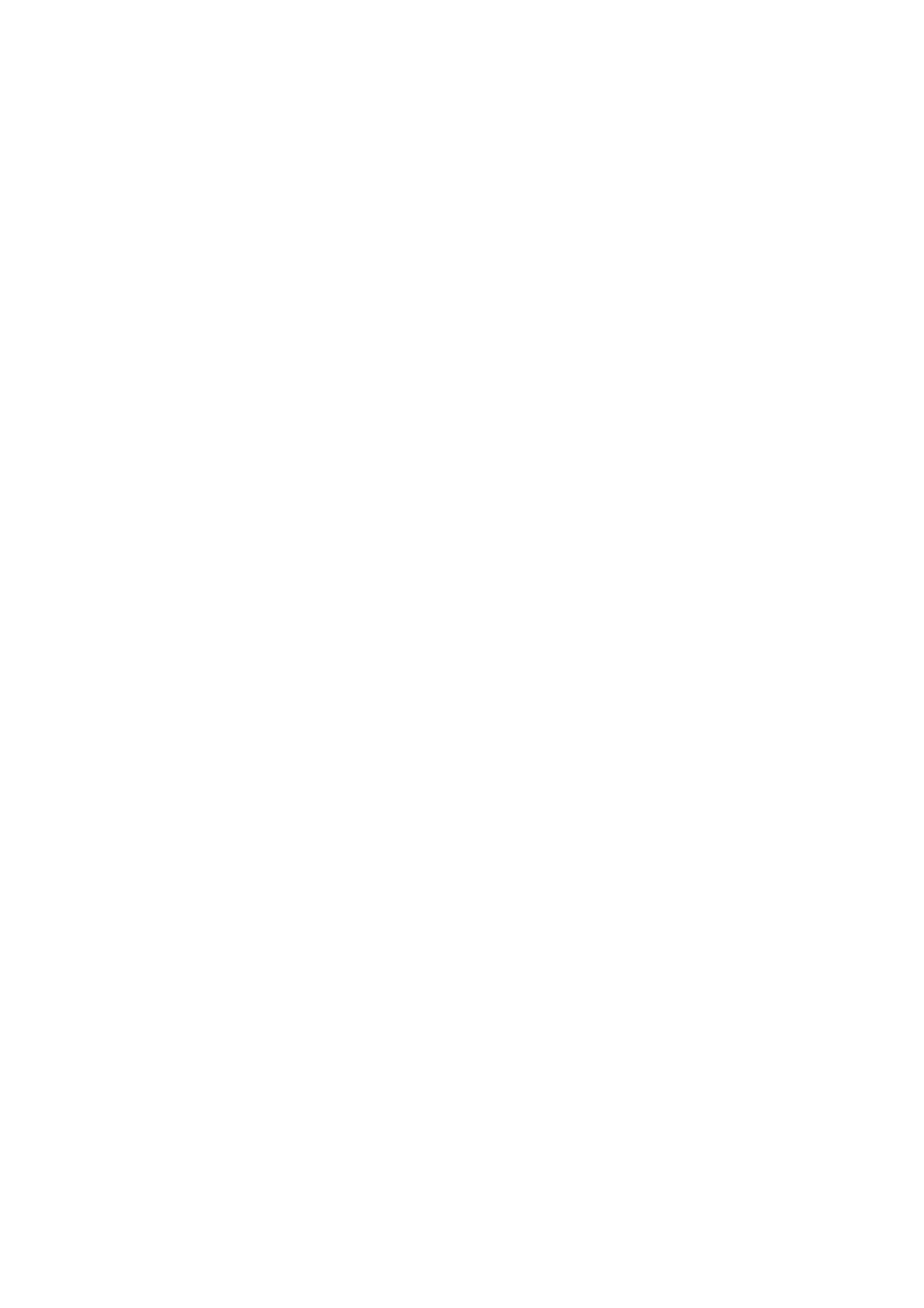| ---- |  |
|------|--|
|      |  |
|      |  |
|      |  |
|      |  |
|      |  |
|      |  |
|      |  |
|      |  |
|      |  |
|      |  |
|      |  |
|      |  |
|      |  |
|      |  |
|      |  |
|      |  |
|      |  |
|      |  |
|      |  |
|      |  |
|      |  |
|      |  |
|      |  |
|      |  |
|      |  |
|      |  |
|      |  |
|      |  |
|      |  |
|      |  |
|      |  |
|      |  |
|      |  |
|      |  |
|      |  |
|      |  |
|      |  |
|      |  |
|      |  |
|      |  |
|      |  |
|      |  |
|      |  |
|      |  |
|      |  |
|      |  |
|      |  |
|      |  |
|      |  |
|      |  |
|      |  |
|      |  |
|      |  |
|      |  |
|      |  |
|      |  |
|      |  |
|      |  |

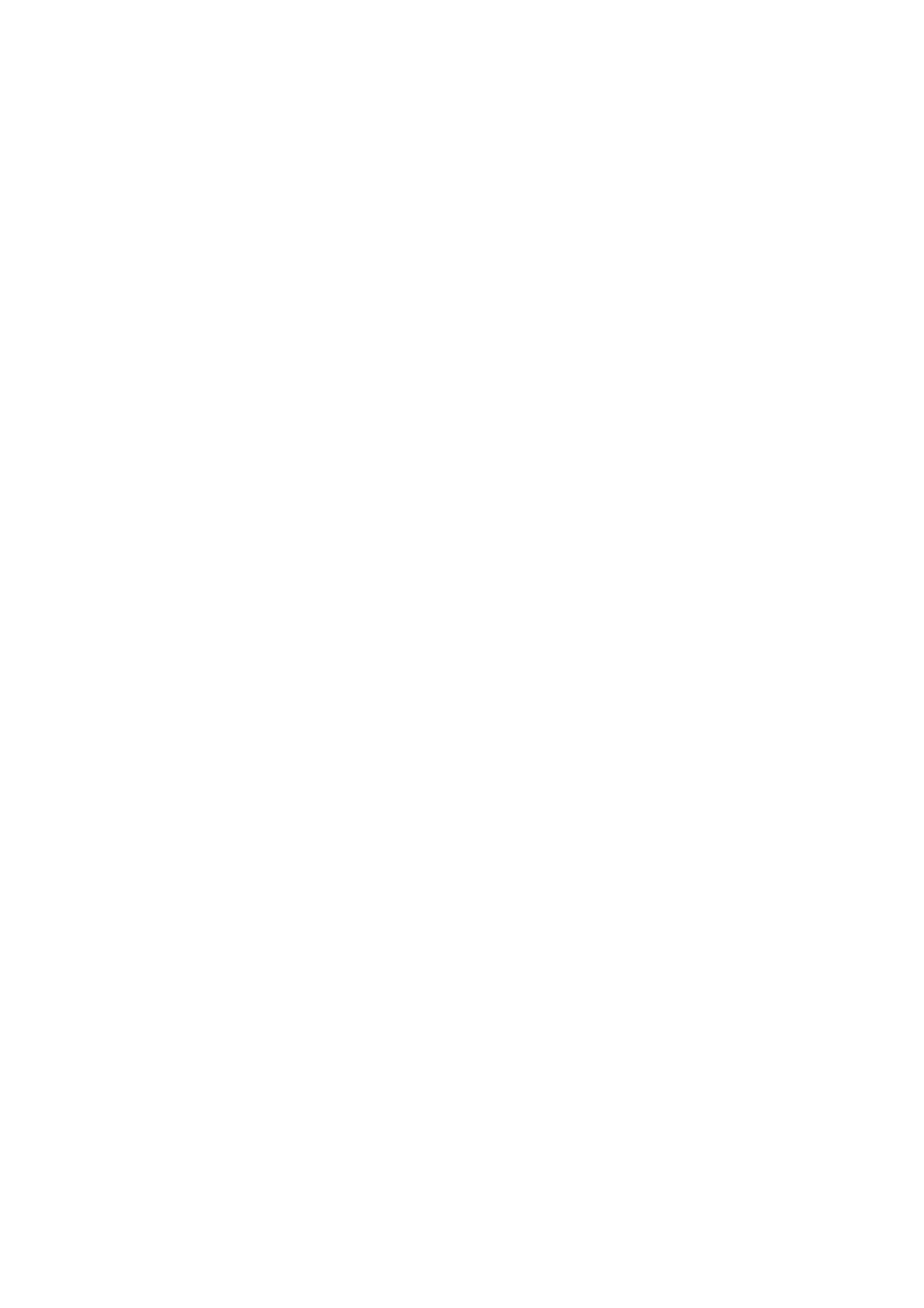| ---- |  |
|------|--|
|      |  |
|      |  |
|      |  |
|      |  |
|      |  |
|      |  |
|      |  |
|      |  |
|      |  |
|      |  |
|      |  |
|      |  |
|      |  |
|      |  |
|      |  |
|      |  |
|      |  |
|      |  |
|      |  |
|      |  |
|      |  |
|      |  |
|      |  |
|      |  |
|      |  |
|      |  |
|      |  |
|      |  |
|      |  |
|      |  |
|      |  |
|      |  |
|      |  |
|      |  |
|      |  |
|      |  |
|      |  |
|      |  |
|      |  |
|      |  |
|      |  |
|      |  |
|      |  |
|      |  |
|      |  |
|      |  |
|      |  |
|      |  |
|      |  |
|      |  |
|      |  |
|      |  |
|      |  |
|      |  |
|      |  |
|      |  |
|      |  |
|      |  |

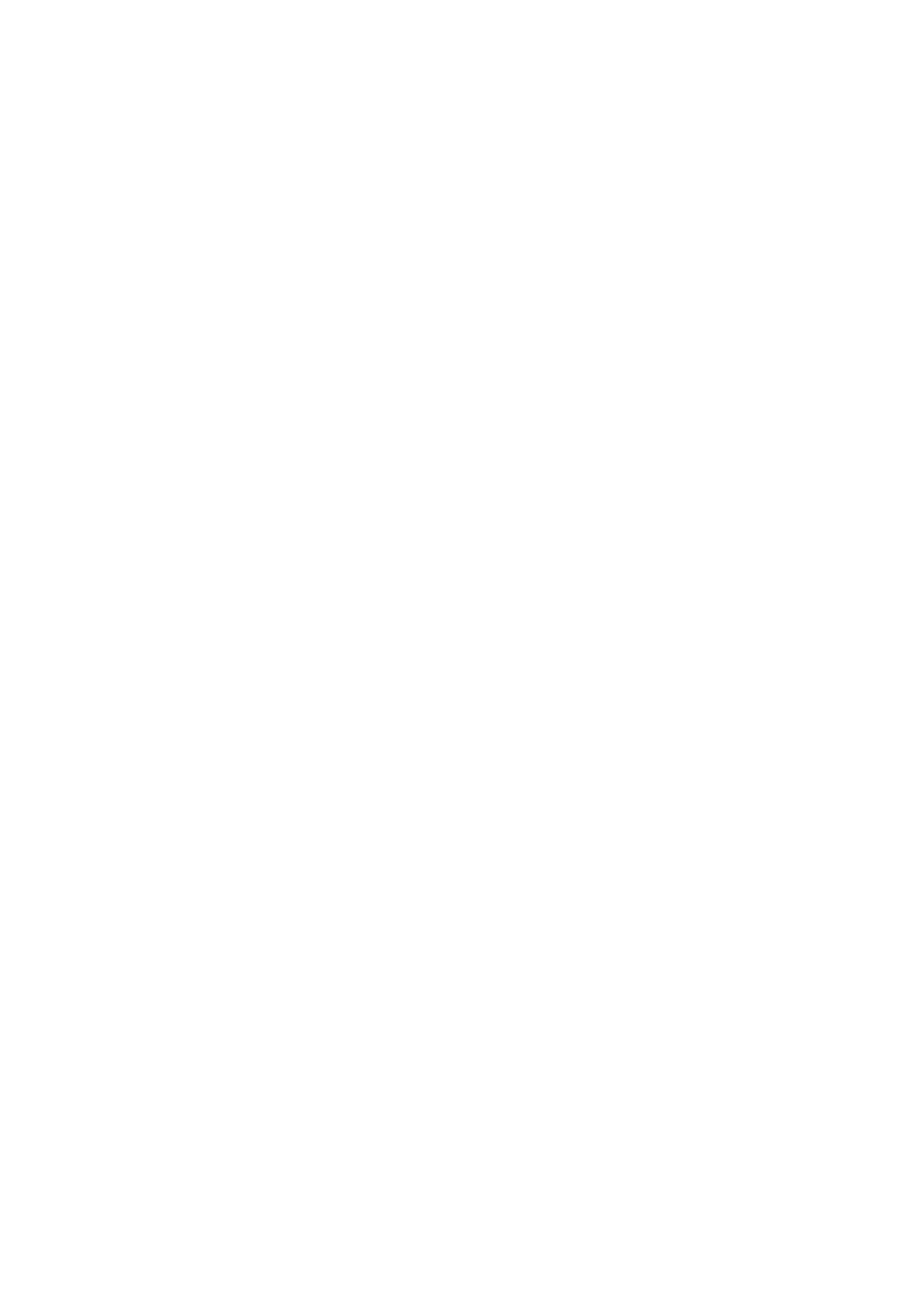| ---- |  |
|------|--|
|      |  |
|      |  |
|      |  |
|      |  |
|      |  |
|      |  |
|      |  |
|      |  |
|      |  |
|      |  |
|      |  |
|      |  |
|      |  |
|      |  |
|      |  |
|      |  |
|      |  |
|      |  |
|      |  |
|      |  |
|      |  |
|      |  |
|      |  |
|      |  |
|      |  |
|      |  |
|      |  |
|      |  |
|      |  |
|      |  |
|      |  |
|      |  |
|      |  |
|      |  |
|      |  |
|      |  |
|      |  |
|      |  |
|      |  |
|      |  |
|      |  |
|      |  |
|      |  |
|      |  |
|      |  |
|      |  |
|      |  |
|      |  |
|      |  |
|      |  |
|      |  |
|      |  |
|      |  |
|      |  |
|      |  |
|      |  |
|      |  |
|      |  |